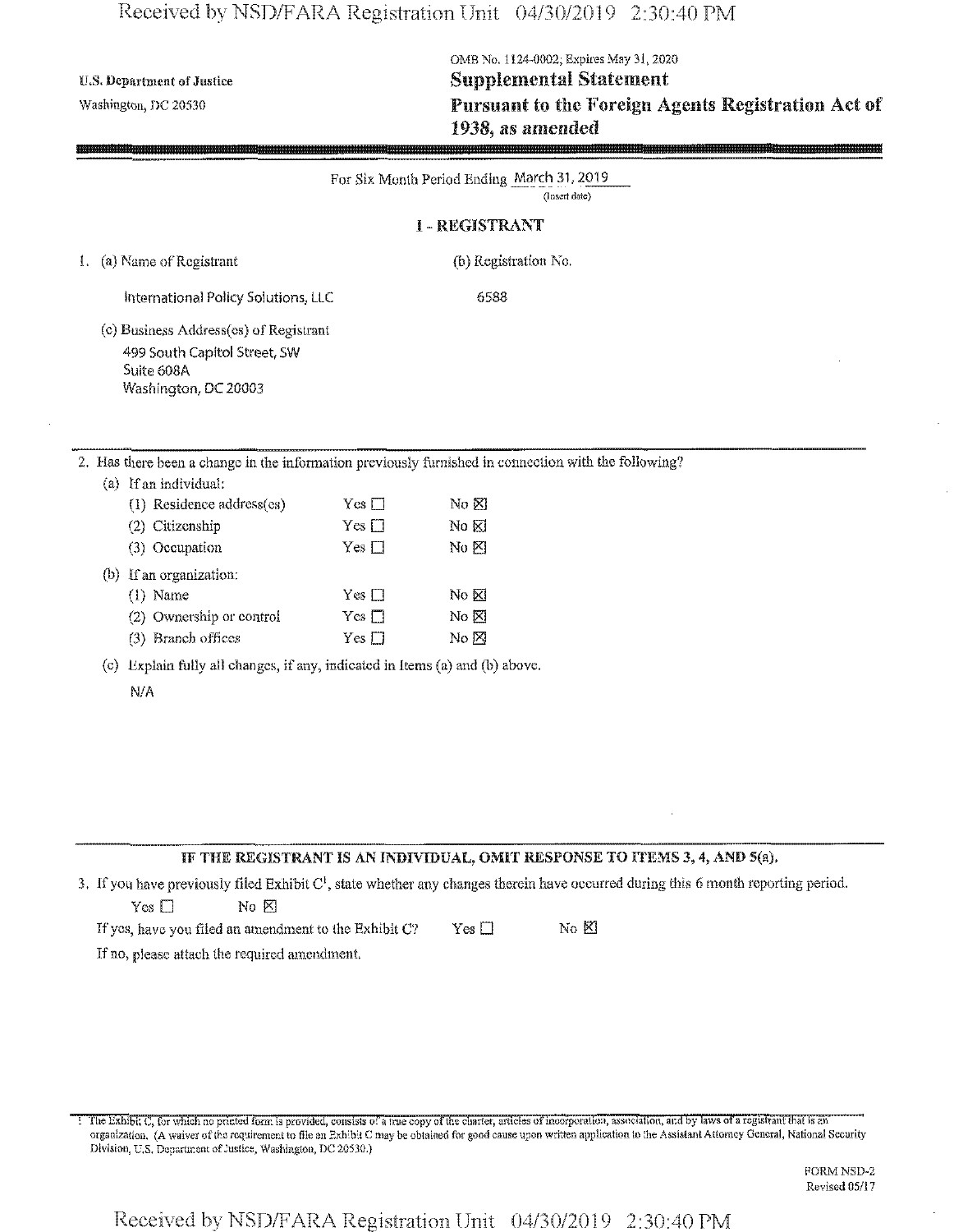4. (a) Have any persons ceased acting as partners, officers, directors or similar officials of the registrant during this 6 month reporting period?  $Yes \Box$  No  $X$ Ifyes, furnish the following information: Name **Position** Position **Date Connection Ended** (b) Have any persons become partners, officers, directors or similar officials during this 6 month reporting period?<br>
Yes  $\Box$  No  $\boxtimes$ If yes, furnish the following information: Name **Residence Address** Citizenship Position Date Assumed 5. (a) Has any person named in Item 4(b) rendered services directly in furtherance of the interests of any foreign principal? Yes  $\square$  No  $\boxtimes$ Ifyes, identify each such person and describe the service rendered. N/A (b) During this six month reporting period, has the registrant hired as employees or in any other capacity, any persons who rendered or will render services to the registrant directly in furtherance of the interests of any foreign principal(s) in other than a clerical or secretarial, or in a related or similar capacity? Yes  $\square$  No  $\boxtimes$ Name Residence Address Citizenship Position Date Assumed (c) Have any employees or individuals, who have filed a short form registration statement, terminated their employment or connection with the registrant during this 6 month reporting period? Yes  $\Box$  No  $\boxtimes$ Ifyes, furnish the following information: Name **Name** Position or Connection **Date Terminated** (d) Have any employees or individuals, who have filed a short form registration statement, terminated their connection with any foreign principal during this 6 month reporting period? Yes  $\Box$  No  $\boxtimes$ Ifyes, furnish the following information: Name Position or Connection Foreign Principal Date Terminated

6. Have short form registration statements been filed by all of the persons named in Items 5(a) and 5(b) of the supplemental statement? Yes **⊠** No □

If no, list names of persons who have not filed the required statement. No change in this period.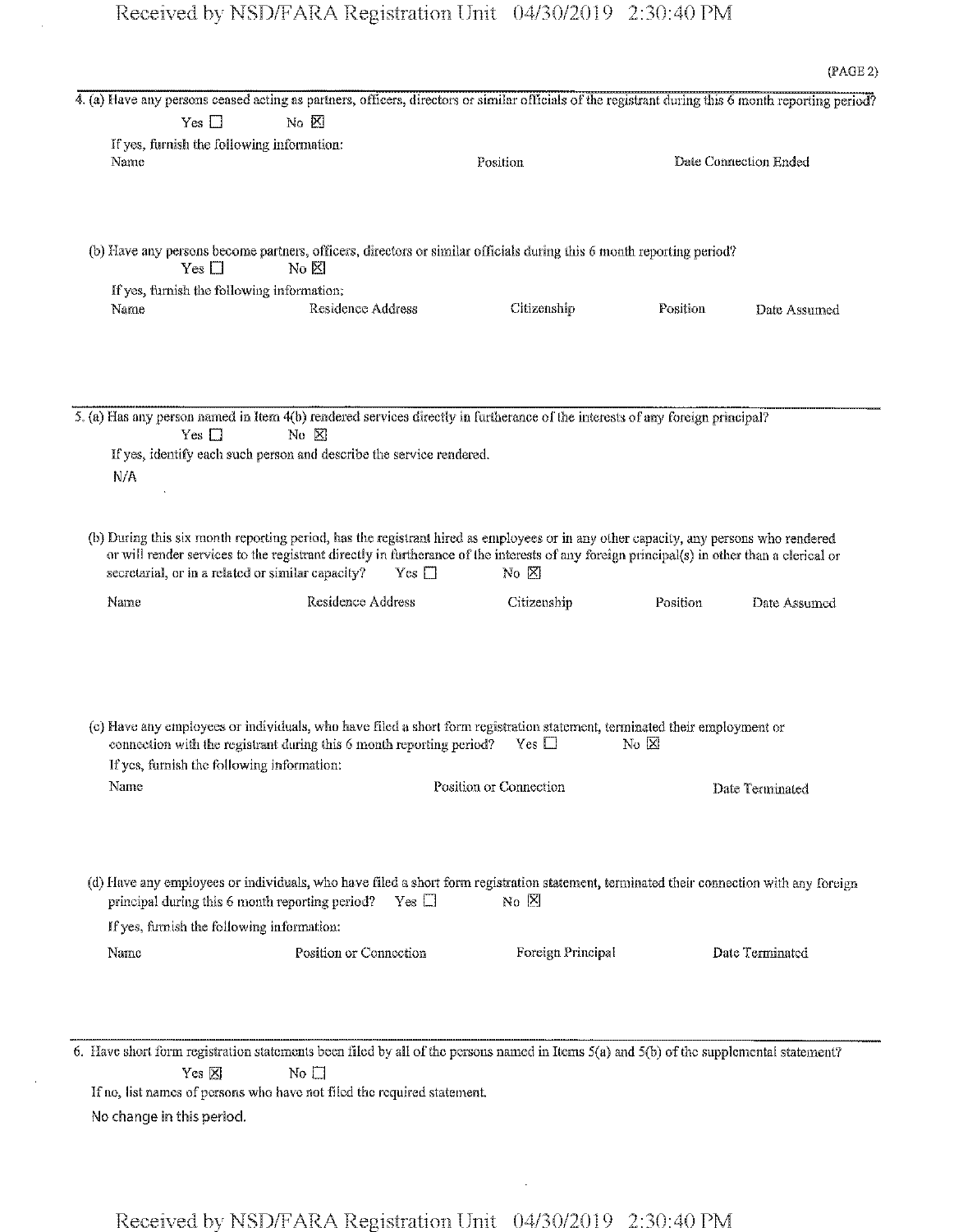# Received by NSD/FARA Registration Unit 04/30/2019 2:30:40 PM

| <b>II - FOREIGN PRINCIPAL</b>                                                                                                                            |                     |                |
|----------------------------------------------------------------------------------------------------------------------------------------------------------|---------------------|----------------|
| 7. Has your connection with any foreign principal ended during this 6 month reporting period?<br>If yes, furnish the following information:              | Yes $\square$       | No $\boxtimes$ |
| Foreign Principal                                                                                                                                        | Date of Termination |                |
|                                                                                                                                                          |                     |                |
| 8. Have you acquired any new foreign principal(s) <sup>2</sup> during this 6 month reporting period?<br>If yes, furnish th following information:        | Yes $\Box$          | No <b>X</b>    |
| Name and Address of Foreign Principal(s)                                                                                                                 | Date Acquired       |                |
|                                                                                                                                                          |                     |                |
|                                                                                                                                                          |                     |                |
|                                                                                                                                                          |                     |                |
|                                                                                                                                                          |                     |                |
| 9. In addition to those named in Items 7 and 8, if any, list foreign principal(s) <sup>2</sup> whom you continued to represent during the 6 month        |                     |                |
| reporting period.<br><b>SONATRACH</b>                                                                                                                    |                     |                |
|                                                                                                                                                          |                     |                |
|                                                                                                                                                          |                     |                |
|                                                                                                                                                          |                     |                |
|                                                                                                                                                          |                     |                |
| 10. (a) Have you filed exhibits for the newly acquired foreign principal(s), if any, listed in Item 8?<br>Exhibit $A^3$<br>No $\square$<br>Yes $\square$ |                     |                |
| Exhibit B <sup>4</sup><br>Yes $\square$<br>No $\square$<br>If no, please attach the required exhibit.                                                    |                     |                |
| (b) Have there been any changes in the Exhibits A and B previously filed for any foreign principal whom you<br>$No$ $\square$                            |                     |                |
| represented during this six month period?<br>Yes $\square$<br>$No \square$<br>If yes, have you filed an amendment to these exhibits?<br>Yes $\square$    |                     |                |

2 The term "foreign principal" includes, in addition to those defined in Section 1(b) of the Act, an individual organization any of whose activities are directly or indirectly supervised, directed, controlled, financed, or subsidized in whole or in major part by a foreign government, foreign political party, foreign organization or foreign individual. (See Rule 100(a) (9)). A registrant who represents more than one foreign principal is required to list in the statements he files under the Act only those principals for whom he is not entitled to claim exemption under Section 3 of the Act. (See Rule 208.)

3 The Exhibit A, which is filed on Form NSD-3, sets forth the information required to be disclosed concerning each foreign principal.

4 The Exhibit B, which is filed on Form NSD-4, sets forth the information concerning the agreement or understanding between the registrant and the foreign principal.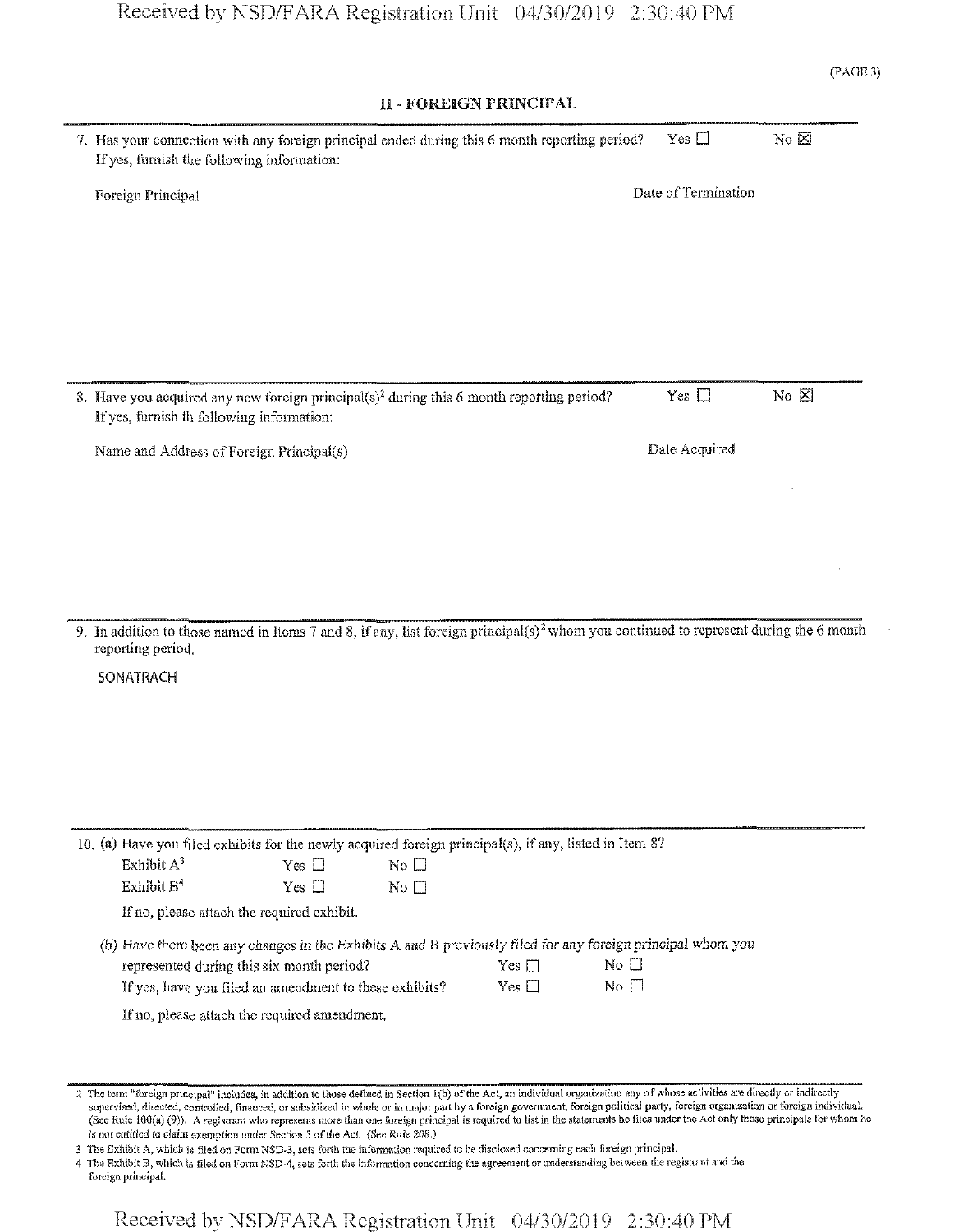#### III - ACTIVITIES

| 11. During this 6 month reporting period, have you engaged in any activities for or rendered any services to any foreign principal |              |       |  |
|------------------------------------------------------------------------------------------------------------------------------------|--------------|-------|--|
| named in Items $7, 8$ , or 9 of this statement?                                                                                    | Yes <b>X</b> | No El |  |

Ifyes, identify each foreign principal and describe in full detail your activities and services:

Please see attachment.

12. During this 6 month reporting period, have you on behalf of any foreign principal engaged in political activity<sup>5</sup> as defined below? Yes  $\times$  No  $\Box$ 

Ifyes, identify each such foreign principal and describe in full detail all such political activity, indicating, among other things, the relations, interests and policies sought to be influenced and the means employed to achieve this purpose. Ifthe registrant arranged, sponsored or delivered speeches, lectures or radio and TV broadcasts, give details as to dates, places of delivery, names of speakers and subject matter.

Please see attachment

13. In addition to the above described activities, if any, have you engaged in activity on your own behalf which benefits your foreign principal(s)? Yes  $\Box$  No  $\boxtimes$ 

Ifyes, describe fully.

5 "Political activity," as defined in Section 1(o) of the Act, means any activity that the person engaging in believes will, or that the person intends to, in any way influence any agency or official of the Government of the United States or any section of the public within the United States with reference to formulating, adopting or changing the domestic or foreign policies of the United States or with reference to political or public interests, policies, or relations of a government of a foreign country or a foreign political party.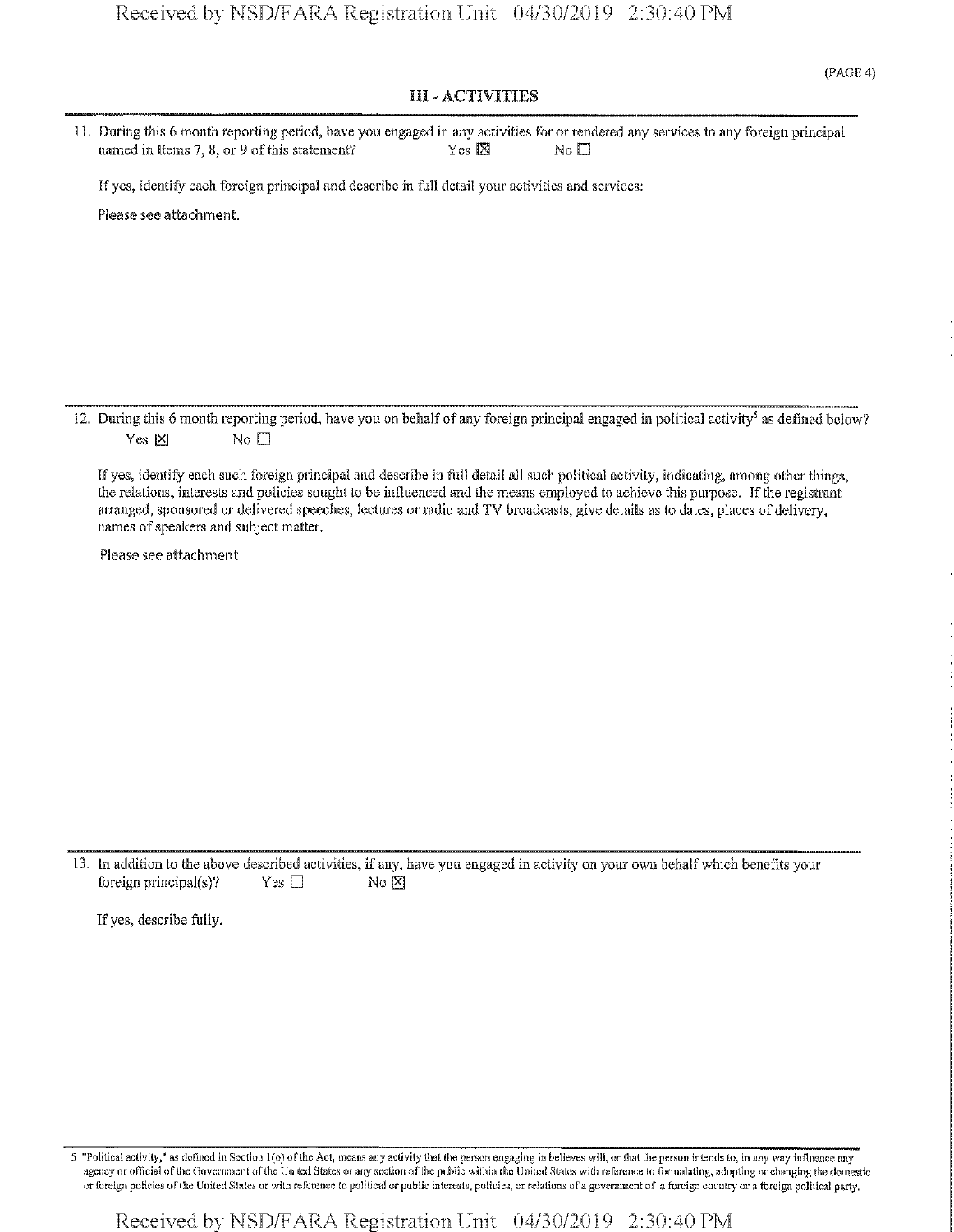### **IV -** FINANCIAL **INFORMATION**

#### 14. (a) RECEIPTS-MONIES

| During this 6 month reporting period, have you received from any foreign principal named in Items 7, 8, or 9 of this     |                          |       |  |
|--------------------------------------------------------------------------------------------------------------------------|--------------------------|-------|--|
| statement, or from any other source, for or in the interests of any such foreign principal, any contributions, income or |                          |       |  |
| money either as compensation or otherwise?                                                                               | $Yes \n  \triangleright$ | No El |  |

If no, explain why.

If yes, set forth below in the required detail and separately for each foreign principal an account of such monies.<sup>6</sup>

| Date       | From Whom | Purpose              | Amount      |
|------------|-----------|----------------------|-------------|
| 12/28/2018 | SONATRACH | Lobbying Activties   | \$49,930.00 |
| 1/28/2019  | SONATRACH | Lobbying Activities  | \$24,930.00 |
| 2/12/2019  | SONATRACH | Lobbyling Activities | \$24,930.00 |

\$99,790.00

Total

# (b) RECEIPTS **- FUNDRAISING CAMPAIGN** During this 6 month reporting period, have you received, as part of a fundraising campaign<sup>7</sup>, any money on bchalf of any foreign principal named in Items 7, 8, or 9 of this statement? Yes  $\square$  No  $\boxtimes$ If yes, have you filed an Exhibit D<sup>8</sup> to your registration? Yes  $\Box$  No  $\Box$ If yes, indicate the date the Exhibit  $D$  was filed. Date...

#### (c) **RECEIPTS-THINGS OF VALUE**

During this 6 month reporting period, have you received any thing of value<sup>9</sup> other than money from any foreign principal named in Items 7, 8, or 9 of this statement, or from any other source, for or in the interests of any such foreign principal? Yes  $\square$  No  $\boxtimes$ 

If yes, furnish the following information:

Foreign Principal **Date Received** Thing of Value Purpose

- 6,7 A registrars is required to file an Exhibit D ifhe collects or receives contributions, loans, moneys, or other things ofvalue for a foreign principal, as part of a fundraising campaign. (See Rule 201(e)).
- 8 An Exhibit D, for which no printed form is provided, sets forth an account of money collected or received as a result of a fundraising campaign and transmitted for a foreign principal.
- 9 Things of value include but are not limited to gifts, interest free loans, expense free travel, favored stock purchases, exclusive rights, favored treatment over competitors, "kickbacks," and the like.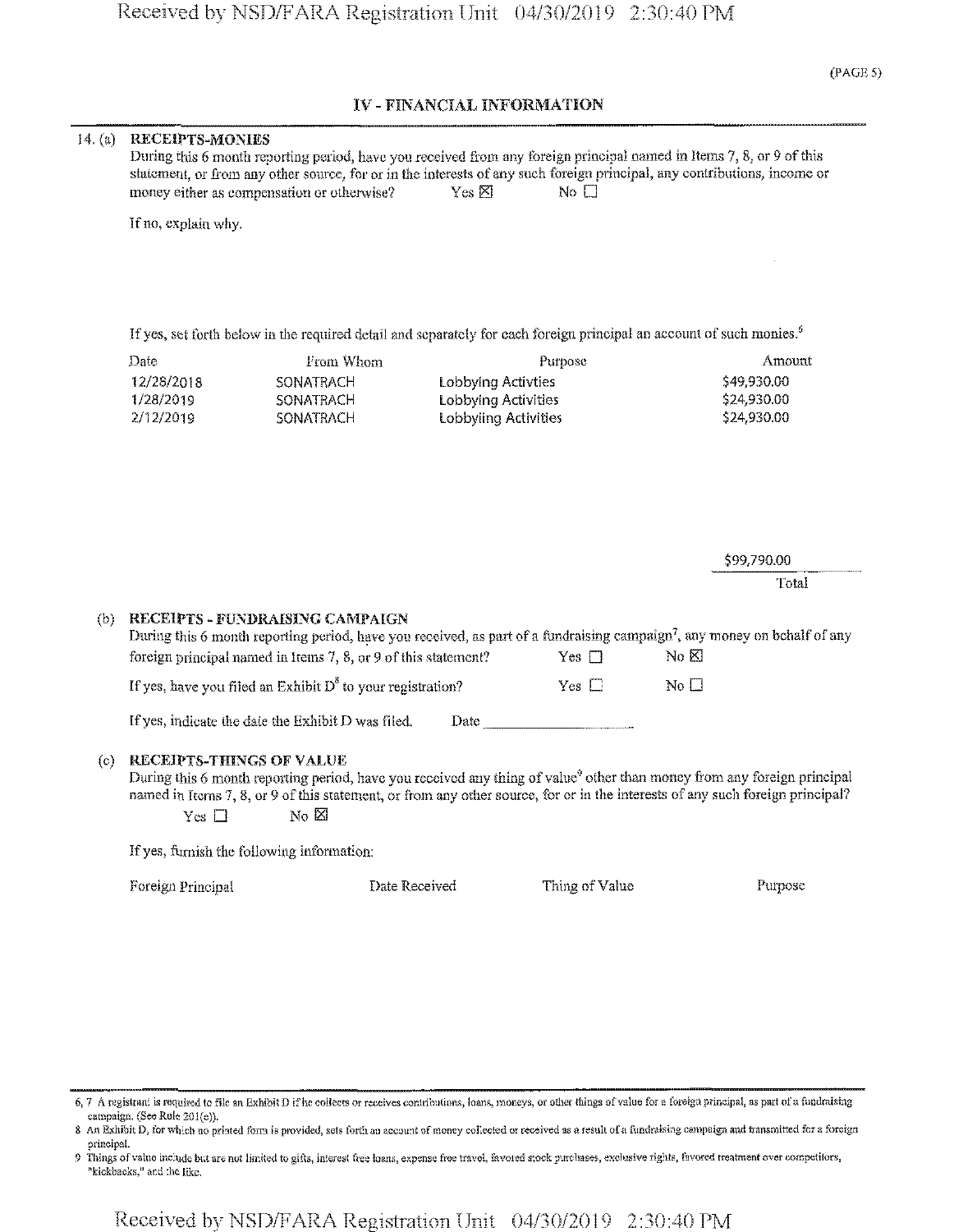| 15. (a) | DISBURSEMENTS-MONIES                                  |                 |            |                                                                                                                     |  |
|---------|-------------------------------------------------------|-----------------|------------|---------------------------------------------------------------------------------------------------------------------|--|
|         | During this 6 month reporting period, have you        |                 |            |                                                                                                                     |  |
|         |                                                       |                 |            | disbursed or expended monies in connection with activity on behalf of any foreign principal named in Items 7, 8, or |  |
|         | 9 of this statement? Yes $\boxtimes$                  | No <sub>1</sub> |            |                                                                                                                     |  |
|         | (2) transmitted monies to any such foreign principal? |                 | Yes $\Box$ | $\overline{N}_0$ $\overline{X}$                                                                                     |  |
|         |                                                       |                 |            | If no, explain in full detail why there were no disbursements made on behalf of any foreign principal.              |  |

Please see attachment

If yes, set forth below in the required detail and separately for each foreign principal an account of such monies, including monies transmitted, if any, to each foreign principal.

Date To Whom To Whom Purpose Amount

Please ser attachment

Total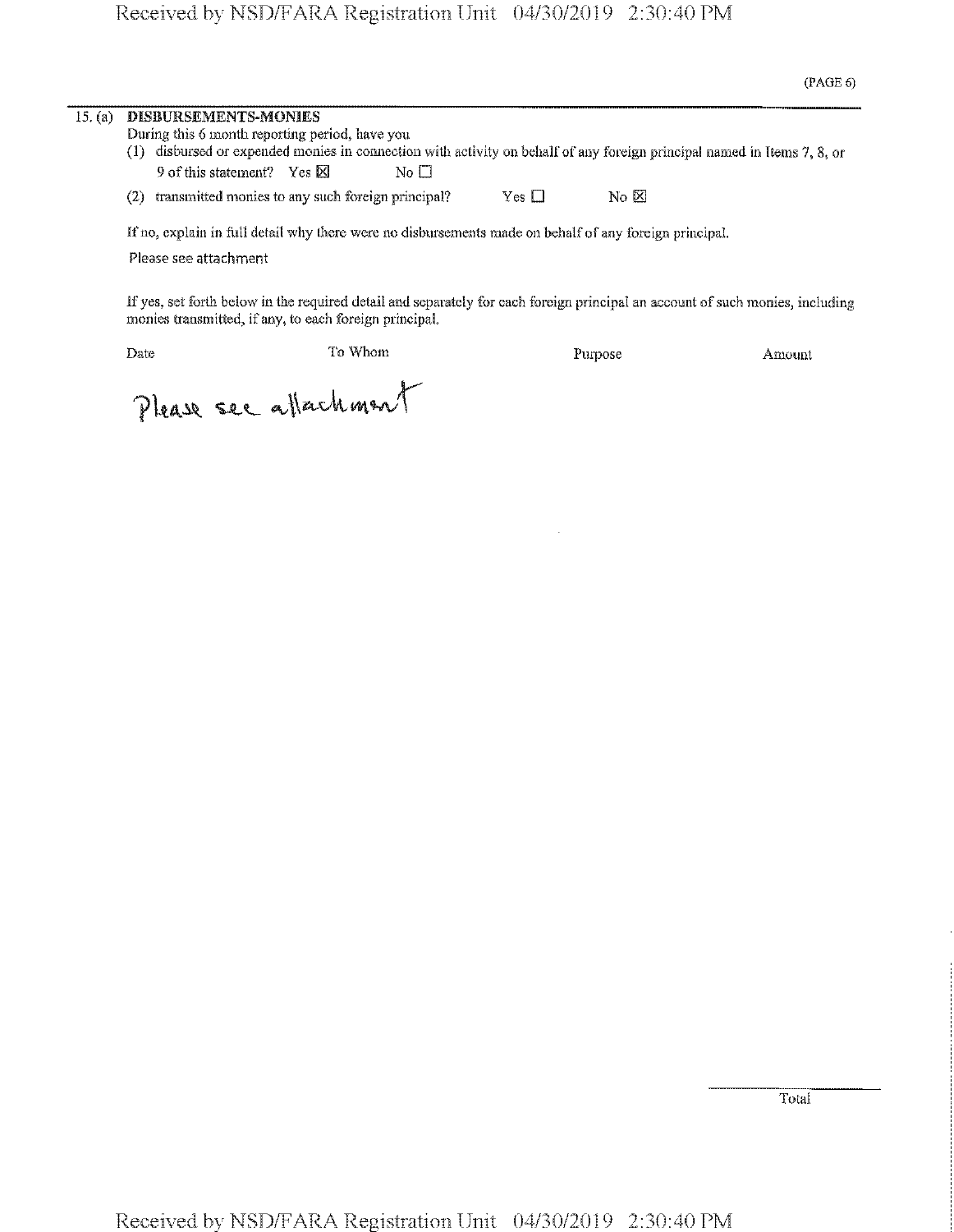#### **(b) WSBURSEMENTS-THINGS OF VALUE**

(PAGE 7)

During this 6 month reporting period, have you disposed of anything of value<sup>10</sup> other than money in furtherance of or in connection with activities on behalf of any foreign principal named in Items 7, 8, or 9 of this statement?

Yes □ No **⊠** 

If yes, furnish the following information:

| Date | Recipient | Foreign Principal | Thing of Value | Purpos |
|------|-----------|-------------------|----------------|--------|
|      |           |                   |                |        |

 $\mathcal{F} \in \mathcal{F}$  , and

#### (c) **DISBURSEMENTS-POLITICAL** CONTRIBUTIONS

During this 6 month reporting period, have you from your own funds and on your own behalf either directly or through any other person, made any contributions of money or other things of value<sup>11</sup> in connection with an election to any political office, or in connection with any primary election, convention, or caucus held to select candidates for political office?

Yes  $\square$  No  $\mathbb{X}$ 

If yes, furnish the following information:

Date Amount or Thing of Value Political Organization or Candidate Location of Event

<sup>10, 11</sup> Things of value include but are not limited to gifts, interest free leans, expense free travel, favored stock purchases, exclusive rights, favored treatment over competitors, "kickbacks," and the like.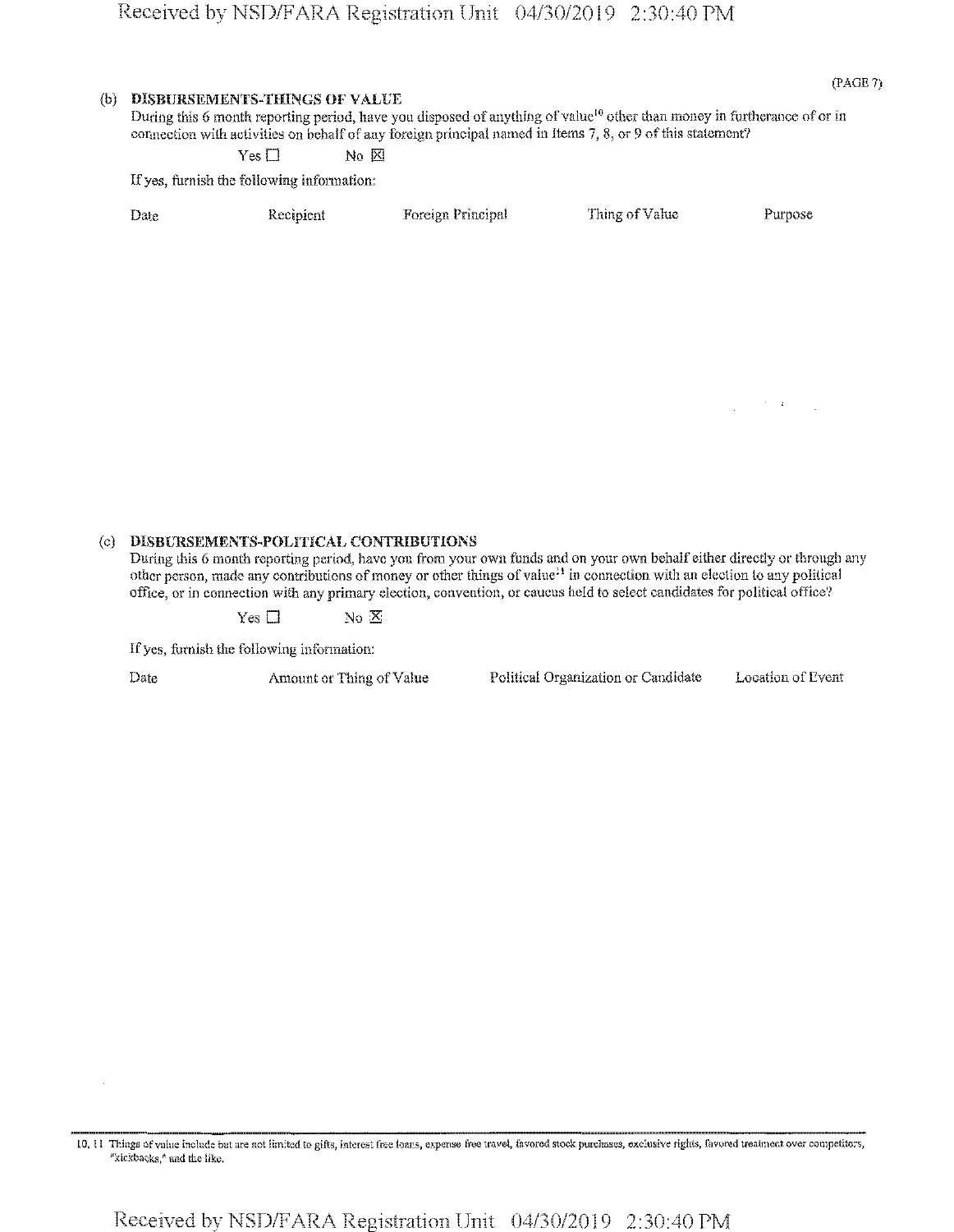### V - INFORMATIONAL MATERIALS

| 16. (a) During this 6 month reporting period, did you prepare, disseminate or cause to be disseminated any informational materials? <sup>12</sup><br>Yes $\square$<br>No $\boxtimes$                                                                                                                                                                                                                                                                                                                                                                                                                        |                                                          |                                                                    |
|-------------------------------------------------------------------------------------------------------------------------------------------------------------------------------------------------------------------------------------------------------------------------------------------------------------------------------------------------------------------------------------------------------------------------------------------------------------------------------------------------------------------------------------------------------------------------------------------------------------|----------------------------------------------------------|--------------------------------------------------------------------|
| If Yes, go to Item 17.                                                                                                                                                                                                                                                                                                                                                                                                                                                                                                                                                                                      |                                                          |                                                                    |
| (b) If you answered No to Item 16(a), do you disseminate any material in connection with your registration?<br>$No \times$<br>$Yes \Box$                                                                                                                                                                                                                                                                                                                                                                                                                                                                    |                                                          |                                                                    |
| If Yes, please forward the materials disseminated during the six month period to the Registration Unit for review.                                                                                                                                                                                                                                                                                                                                                                                                                                                                                          |                                                          |                                                                    |
| 17. Identify each such foreign principal.                                                                                                                                                                                                                                                                                                                                                                                                                                                                                                                                                                   |                                                          |                                                                    |
|                                                                                                                                                                                                                                                                                                                                                                                                                                                                                                                                                                                                             |                                                          |                                                                    |
|                                                                                                                                                                                                                                                                                                                                                                                                                                                                                                                                                                                                             |                                                          |                                                                    |
|                                                                                                                                                                                                                                                                                                                                                                                                                                                                                                                                                                                                             |                                                          |                                                                    |
|                                                                                                                                                                                                                                                                                                                                                                                                                                                                                                                                                                                                             |                                                          |                                                                    |
|                                                                                                                                                                                                                                                                                                                                                                                                                                                                                                                                                                                                             |                                                          |                                                                    |
| 18. During this 6 month reporting period, has any foreign principal established a budget or allocated a specified sum of money to                                                                                                                                                                                                                                                                                                                                                                                                                                                                           |                                                          |                                                                    |
| finance your activities in preparing or disseminating informational materials?                                                                                                                                                                                                                                                                                                                                                                                                                                                                                                                              |                                                          | $No \n  \boxtimesYes \square$                                      |
| If yes, identify each such foreign principal, specify amount, and indicate for what period of time.                                                                                                                                                                                                                                                                                                                                                                                                                                                                                                         |                                                          |                                                                    |
|                                                                                                                                                                                                                                                                                                                                                                                                                                                                                                                                                                                                             |                                                          |                                                                    |
|                                                                                                                                                                                                                                                                                                                                                                                                                                                                                                                                                                                                             |                                                          |                                                                    |
|                                                                                                                                                                                                                                                                                                                                                                                                                                                                                                                                                                                                             |                                                          |                                                                    |
|                                                                                                                                                                                                                                                                                                                                                                                                                                                                                                                                                                                                             |                                                          |                                                                    |
| 19. During this 6 month reporting period, did your activities in preparing, disseminating or causing the dissemination of informational                                                                                                                                                                                                                                                                                                                                                                                                                                                                     |                                                          |                                                                    |
| materials include the use of any of the following:                                                                                                                                                                                                                                                                                                                                                                                                                                                                                                                                                          |                                                          |                                                                    |
| $\Box$ Radio or TV broadcasts                                                                                                                                                                                                                                                                                                                                                                                                                                                                                                                                                                               | $\Box$ Magazine or newspaper $\Box$ Motion picture films | $\Box$ Letters or telegrams                                        |
| $\Box$ Advertising campaigns<br>$\Box$ Press releases                                                                                                                                                                                                                                                                                                                                                                                                                                                                                                                                                       |                                                          | $\Box$ Pamphlets or other publications $\Box$ Lectures or speeches |
| $\Box$ Other (specify)                                                                                                                                                                                                                                                                                                                                                                                                                                                                                                                                                                                      |                                                          |                                                                    |
| <b>Electronic Communications</b>                                                                                                                                                                                                                                                                                                                                                                                                                                                                                                                                                                            |                                                          |                                                                    |
| $\Box$ Email                                                                                                                                                                                                                                                                                                                                                                                                                                                                                                                                                                                                |                                                          |                                                                    |
|                                                                                                                                                                                                                                                                                                                                                                                                                                                                                                                                                                                                             |                                                          |                                                                    |
| $\Box$ Social media websites URL(s): $\Box$                                                                                                                                                                                                                                                                                                                                                                                                                                                                                                                                                                 |                                                          |                                                                    |
|                                                                                                                                                                                                                                                                                                                                                                                                                                                                                                                                                                                                             |                                                          |                                                                    |
| 20. During this 6 month reporting period, did you disseminate or cause to be disseminated informational materials among any of                                                                                                                                                                                                                                                                                                                                                                                                                                                                              |                                                          |                                                                    |
| the following groups:                                                                                                                                                                                                                                                                                                                                                                                                                                                                                                                                                                                       |                                                          |                                                                    |
| Public officials                                                                                                                                                                                                                                                                                                                                                                                                                                                                                                                                                                                            | $\Box$ Newspapers                                        | $\Box$ Libraries                                                   |
| Legislators                                                                                                                                                                                                                                                                                                                                                                                                                                                                                                                                                                                                 | Editors                                                  | <b>Educational institutions</b>                                    |
| Government agencies                                                                                                                                                                                                                                                                                                                                                                                                                                                                                                                                                                                         | $\Box$ Civic groups or associations                      | $\Box$ Nationality groups                                          |
|                                                                                                                                                                                                                                                                                                                                                                                                                                                                                                                                                                                                             |                                                          |                                                                    |
| Other (specify)                                                                                                                                                                                                                                                                                                                                                                                                                                                                                                                                                                                             |                                                          |                                                                    |
| 21. What language was used in the informational materials:                                                                                                                                                                                                                                                                                                                                                                                                                                                                                                                                                  |                                                          |                                                                    |
|                                                                                                                                                                                                                                                                                                                                                                                                                                                                                                                                                                                                             |                                                          |                                                                    |
| $\Box$ English                                                                                                                                                                                                                                                                                                                                                                                                                                                                                                                                                                                              |                                                          | $\Box$ Other (specify)                                             |
| 22. Did you file with the Registration Unit, U.S. Department of Justice a copy of each item of such informational materials<br>disseminated or caused to be disseminated during this 6 month reporting period?                                                                                                                                                                                                                                                                                                                                                                                              |                                                          | $_{\rm Yes}$ $\Box$<br>$_{\rm No}$ $\Box$                          |
| 23. Did you label each item of such informational materials with the statement required by Section 4(b) of the Act?<br>Yes $\Box$<br>No $\square$                                                                                                                                                                                                                                                                                                                                                                                                                                                           |                                                          |                                                                    |
| 12 The term informational materials includes any oral, visual, graphic, written, or pietorial information or matter of any kind, including that published by means of advertising,<br>books, periodicals, newspapers, lectures, broadcasts, motion pictures, or any means or instrumentality of interstate or foreign commerce or otherwise. Informational materials<br>disseminated by an agent of a foreign principal as part of an activity in itself excmpt from registration, or an activity which by itself would not require registration, need not be<br>filed pursuant to Section 4(b) of the Act. |                                                          |                                                                    |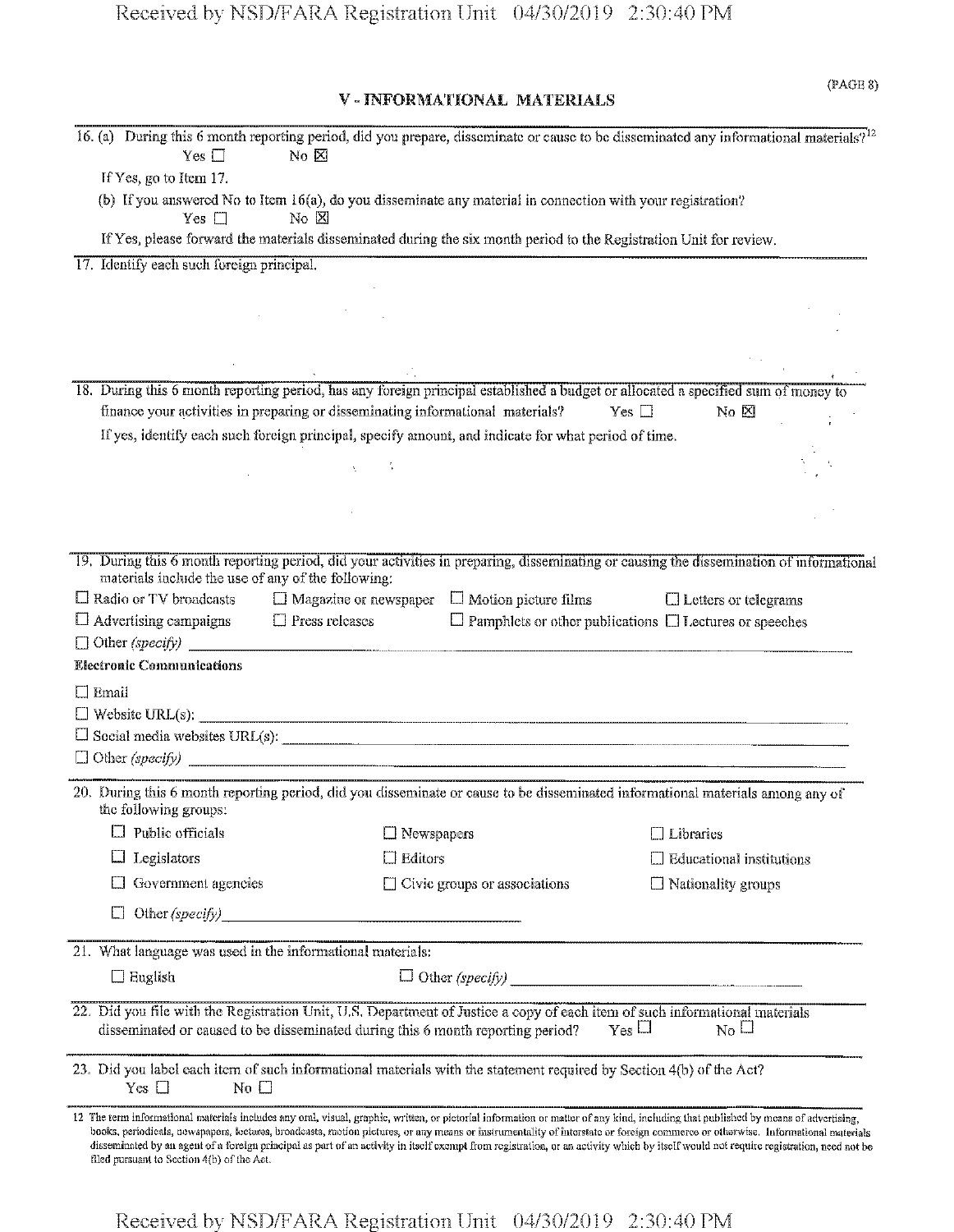#### **VI** - EXECUTION

In accordance with 28 U.S.C. § 1746, the undersigned swear(s) or affirm(s) under penalty of perjury that he/she has (they have) read the information set forth in this registration statement and the attached exhibits and that he/she is (they are) familiar with the contents thereof and that such contents are in their entirety true and accurate to the best of his/her (their) knowledge and belief, except that the undersigned make(s) no representation as to truth or accuracy of the information contained in the attached Short Form Registration Statements), if any, insofar as such information is not within his/her (their) personal knowledge.

(Date of signature)

*\0 'U I Z<>\*  $4|30|2019$ *l\*>n j*<sub>zo</sub>*,* 

(Print or type name under each signature or provide electronic signature $^{13}$ )

c £

<sup>13</sup> This statement shall be signed by the individual agent, if the registrant is an individual, or by a majority of those partners, officers, directors or persons performing similar functions, if the registrant is an organization, except that the organization can, by power of attorney, authorize one or more individuals to execute this statement on its behalf.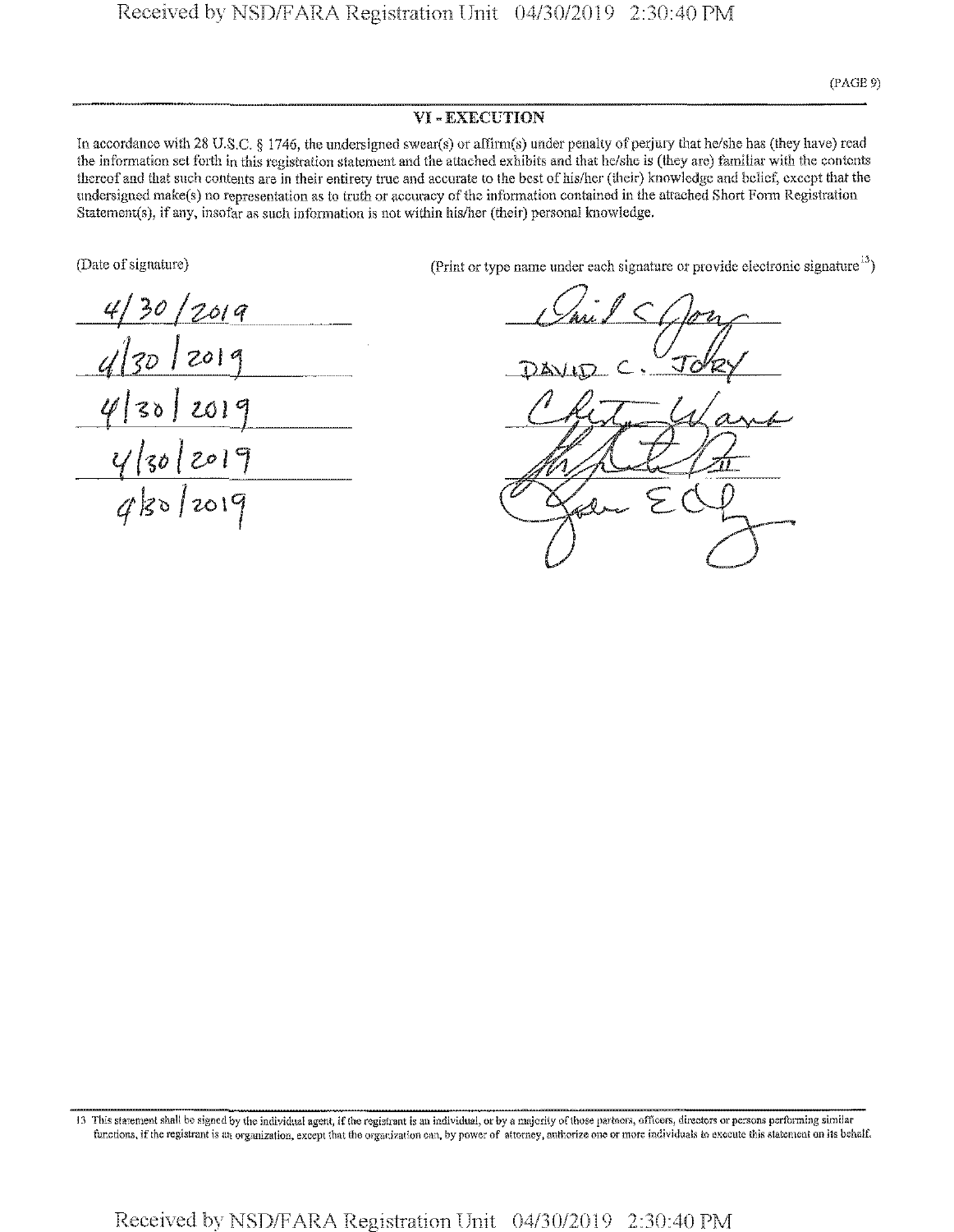| Date            | <b>Description of Expenses</b>                                                                              |                                     | Amount                 |
|-----------------|-------------------------------------------------------------------------------------------------------------|-------------------------------------|------------------------|
|                 | 08/22/18 Algerian Business Council Lunch - Taylor Gourmet                                                   | \$                                  | 92.61                  |
|                 | 09/07/18 USPS Mailing to Algeria                                                                            | \$                                  | 44.50                  |
|                 | 09/12/18 Parking at Willard for Algerian Expo - Christine Warnke                                            | \$                                  | 28.00                  |
|                 | 09/13/18 Parking at Willard for Algerian Expo - Christine Warnke                                            | $\overline{\mathsf{S}}$             | 28.00                  |
|                 | 09/14/18 Parking at Willard for Algerian Expo - Christine Warnke                                            | \$                                  | 22.00                  |
|                 | 09/14/18 Parking 600 Mass Ave - Christine Warnke                                                            | \$                                  | 20.00                  |
| $10/02/18$ Taxi |                                                                                                             | \$                                  | 6.95                   |
|                 | 10/02/18 Money orders for visa applications - Christine Warnke, David Jory, Steve Southerland, Julia Chaney | \$                                  | 644.80                 |
|                 | 10/02/18 Passport Photo - Christine Warnke                                                                  | \$                                  | 15.89                  |
|                 | 10/03/18 FedEx from Embassy of Algeria                                                                      | \$                                  | 22.80                  |
|                 | 10/12/18 Woodley Cafe 10/12/2018                                                                            | $\overline{\mathsf{s}}$             | 18.65                  |
|                 | 10/15/18 United Airlines ticket for Christine Warnke to LAX for Sisters Cities International                | \$                                  | 592.40                 |
|                 | 10/18/18 Hotel stay Christine Warnke for Sisters Cities International                                       | \$                                  | 219.00                 |
|                 | 10/23/18 Hepatitis and Typhoid Injections Julia Chaney                                                      | \$                                  | 245.00                 |
|                 | 10/23/18 Gifts for Algeria Trip                                                                             | \$                                  | 371.80                 |
|                 | 10/29/18 DHL Mailing to Algeria                                                                             | \$                                  | 115.28                 |
|                 | 11/07/18 Annual Board Dues for Sister Cities International - Christine Warnke                               |                                     | $\frac{1}{5}$ 2,500.00 |
|                 | 11/07/18 Uber 11/7/18 - Christine Warnke LA Trip                                                            | \$                                  | 37.73                  |
|                 | 11/07/18 Uber 11/7/18 - Christine Warnke LA Trip                                                            | \$                                  | 51.73                  |
|                 | 11/07/18 Uber 11/7/18 - Christine Warnke LA Trip                                                            | \$                                  | 48.73                  |
|                 | 11/08/18 Uber 11/8/18 - Christine Warnke LA Trip                                                            | \$                                  | 7.47                   |
|                 | 11/08/18 Uber 11/8/18 - Christine Warnke LA Trip                                                            | \$                                  | 6.47                   |
|                 | 11/09/18 Uber 11/9/18 - Christine Warnke LA Trip                                                            | $\overline{\boldsymbol{\varsigma}}$ | 8.40                   |
|                 | 11/10/18 Verizon International Minutes and Data - David Jory                                                | \$                                  | 466,44                 |
|                 | 11/10/18 Verizon International Minutes and Data - Christine Warnke                                          | \$                                  | 483.93                 |
|                 | 11/10/18 Verizon International Minutes and Data - Julia Chaney                                              | \$                                  | 263.98                 |
|                 | 11/27/18 Uber to Algerian Embassy Julia Chaney                                                              | $\overline{\mathsf{S}}$             | 15.01                  |
|                 | 11/28/18 Parking for Algerian Reception Marriott for Julia Chaney                                           | \$                                  | 26.00                  |
|                 | 12/17/18 FedEx to Algeria                                                                                   | $\overline{\boldsymbol{\varsigma}}$ | 93.26                  |
|                 | 01/22/19 FedEx to Algeria                                                                                   | \$                                  | 97.79                  |
|                 | 01/22/19 Expense Reimbursement: National Press Club Dues Christine Warnke                                   | $\overline{\mathfrak{s}}$           | 936.00                 |
|                 | 02/27/19 David Jory's flight for Algerian Summit in Houston                                                 | Ś                                   | 718.00                 |
|                 | 02/27/19 Hotel stay for David Jory in Houston                                                               | \$                                  | 599.00                 |
|                 | 02/27/19 Taxes for hotel stay David Jory                                                                    | \$                                  | 101.83                 |
|                 | 02/27/19 Christine Warnke's flight for Algerian Summit in Houston                                           |                                     | \$1,046.60             |
|                 | 02/27/19 Hotel stay for Christine Warnke in Houston                                                         | \$                                  | 429.00                 |
|                 | 02/27/19 Taxes for hotel stay Warnke                                                                        | $\overline{\boldsymbol{\zeta}}$     | 72.93                  |
|                 | 03/01/19 Annual Awards Dinner - American Hellenic Institute Foundation - Warnke                             | $\overline{\boldsymbol{\varsigma}}$ | 400.00                 |
|                 | 03/06/19 FedEx to Algeria                                                                                   | \$                                  | 98.25                  |
|                 | 03/08/19 Dinner with Charlie Nunu - Christine Warnke                                                        | \$                                  | 72.87                  |
|                 | 03/15/19 Hotel for trip to Athens Greece - Christine Warnke                                                 | \$                                  | 198.79                 |
|                 | 03/22/19 Hilton Hotel Newark Airport                                                                        | \$                                  | 198.79                 |
|                 | 04/05/19 FedEx to Algeria                                                                                   | \$                                  | 98.25                  |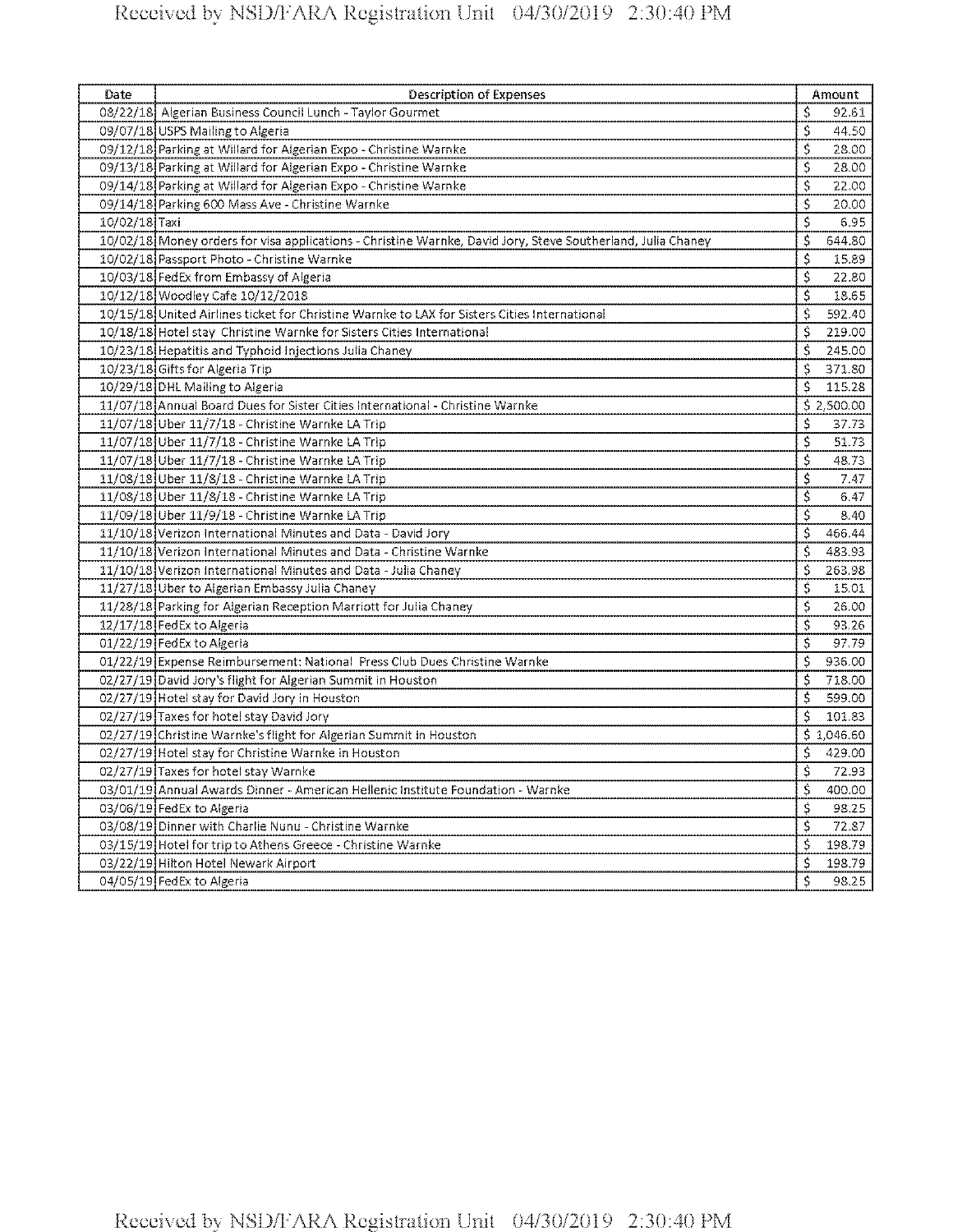| Christine Warnke<br>9/7/2018<br>Email<br>N/A<br>Roger-Mark De Souza<br>9///2018<br>Email<br>Christine Warnke<br>N/A<br>Rodney Trapp<br>9/10/2018<br>Phone Call<br>Christine Warnke<br>David Short<br>Deputy Asst. for Aviation and International Affairs<br>David Short<br>9/12/2018<br>Email<br>Christine Warnke<br>Deputy Asst. for Aviation and International Affairs<br>Email<br>Christine Warnke<br>Maurice Bowie<br>9/13/2018<br>Office of the Mayor of Jackson, Mississippi<br>Office of International Trade Specials,<br>International Trade Administration, Dept. of Commerce<br><b>Hilary Sadler</b><br>9/13/2018<br>Email<br>Christine Warnke<br>Office of the Special Adviser to the Deputy Asst. Sec. for Manufacturing,<br>Christine Warnke<br>Dept. of Commerce<br>9/13/2018<br>Fmail<br><b>Toretta Greene</b><br>Office of the Special Adviser to the Deputy Asst. Sec. for Manufacturing,<br>10/1/2018<br><b>Lmail</b><br>Christine Warnke<br>Dept. of Commerce<br>Loretta Greene<br>10/1/2018<br><b>Phone Call</b><br>Christine Warnke<br>Office of the Asst. Secretary for Global Markets, Dept. of Commerce<br>Loretta Greene<br>10/2/2018<br>Christine Warnke<br>International Trade Administration, US Dept. of Commerce<br>Stephen Renna<br>Meeting<br>10/2/2018<br>David Jory<br>International Trade Administration, US Dept. of Commerce<br>Meeting<br>Stephen Renna<br>10/3/2018<br><b>Lmail</b><br>David Jory<br>Desk Officers to Algeria, State Dept.<br>Asim Ali<br><b>Lmail</b><br>10/5/2018<br>David Jory<br>Desk Officers to Algeria, State Dept.<br>Asim Ali<br><b>Email</b><br>10/9/2018<br>Desk Officers to Algeria, State Dept.<br>Asim Ali<br>David Jory<br>David Jory, Christine Warnke,<br>10/11/2018<br>US Dept. of State<br>Julia Chaney<br>Office of Maghreb Affairs, US Dept. of State, Bureau of Near Eastern Affairs.<br>Elizabeth Litchfield, Asim Ali<br>Meeting<br>US Commercial Service, Embassy of the United States of America,<br>Christine Warnke, David Jory,<br>10/31/2018<br>US Embassy in Algiers, Algeria<br>-lulia Chaney<br>Dept. of Commerce<br>Nathan Seifert, Kamal Achab, Zine Moshabi<br>Meeting<br>Global Minerals Information Center, US Geological Survey,<br>Christine Warnke, David Jory,<br>10/31/2018<br>US Embassy in Algiers, Algeria<br>Julia Chaney<br>US Dept. of the Interior<br>Mowafa Taib<br>Meeting<br>11/6/2018<br>Phone Call<br>US Dept. of State<br>Christine Warnke<br>Global Education, US Dept. of State<br>Discussion on Sister Cities relationships with Algerian Cities<br>12/17/2018<br>Phone Call<br>Overseas Private Investment Corp.<br>Christine Warnke<br>Mobilization & Frameworks<br>John Pazartzis<br>1/9/2019<br>Phone Call<br>House of Representatives<br>Julia Chaney<br>Rep. Bobby Rush (D-IL)<br>Rep. Bobby Rush<br>1/9/2019<br>Phone Call<br>Julia Chaney<br>House of Representatives<br>Rep. Danny Davis (D-IL)<br>Rep. Danny Davis<br>1/10/2019<br><b>Text Message</b><br>House of Representatives<br>Julia Chaney<br>Re. Sanford Bishop (D GA)<br>Rep. Sanford Bishop<br>1/10/2019<br>House of Representatives<br>Ned Michalek, Chief of Staff<br>Email<br>Christine Warnke<br>Rep. Eliot Engel (D-NY)<br>1/10/2019<br>House of Representatives<br>Christine Warnke<br>Rep. Cindy Axne (D-IA)<br>loseph Diver, Chief of Staff<br>Fmail<br>1/10/2019<br>Christine Warnke<br>Email<br>Senate<br>Sen. Johnny Isakson (R-GA)<br>Joan Kirchner Carr, Chief of Staff<br>Email<br>President of the University of the District of Columbia<br>Ronald Mason, UDC President<br>1/10/2019<br>University of the DC<br>Christine Warnke<br>1/10/2019<br>Andrea Lee, Chief of Staff<br>Email<br>House of Representatives<br>Julia Chaney<br>Rep. Bennie Thompson (D-MS)<br>1/14/2019<br>Text Message<br>House of Representatives<br>Julia Chaney<br>Rep. Sanford Bishop (D-GA)<br>Rep. Sanford Bishop<br>1/24/2019<br>Email<br>Ned Michalek, Chief of Staff<br>House of Representatives<br>Christine Warnke<br>Rep. Eliot Engel (D-NY)<br>1/25/2019<br>Phone Call<br>House of Representatives<br>Christine Warnke<br>Rep. Eliot Engel (D NY)<br>Darlene Murray, Scheduler<br>1/25/2019<br>Email<br>House of Representatives<br>Christine Warnke<br>Rep. Eliot Engel (D-NY)<br>Darlene Murray, Scheduler<br>1/28/2019<br>House of Representatives<br>Rep. Bobby Rush (D-IL)<br>N. Lenette Myers, Scheduler<br>Email<br>Julia Chaney<br>1/29/2019<br>Email<br>House of Representatives<br>Julia Chaney<br>Rep. Bennie Thompson (D-MS)<br>Alexis Williams, Scheduler<br>1/29/2019<br>House of Representatives<br>Lauren Radice, Scheduler<br>Email<br>Julia Chaney<br>Rep. Karen Bass (D-CA)<br>1/31/2019<br><b>Lmail</b><br>House of Representatives<br>Julia Chaney<br>Rep. Karen Bass (D CA)<br>Lauren Radice, Scheduler<br>Julia Chaney<br>Rep. Karen Bass (D-CA)<br>Lauren Radice, Scheduler<br>2/1/2019<br>Email<br>House of Representatives<br>Alexis Williams, Scheduler<br>2/1/2019<br>Email<br>House of Representatives<br>Julia Chaney<br>Rep. Bennie Thompson (D-MS)<br>2/4/2019<br>Email<br>House of Representatives<br>Julia Chaney<br>Rep. Bennie Thompson (D-MS)<br>Alexis Williams, Scheduler<br>2/5/2019<br>Phone Call<br>House of Representatives<br>Christine Warnke<br>Rep. Sheila Jackson Lee (D-TX)<br>Glenn Rushing, Chief of Staff<br>2/5/2019<br>Email<br>House of Representatives<br>Julia Chaney<br>Rep. Yvette Clarke (D-NY)<br>Charlyn Stanberry, Chief of Staff<br>2/9/2019<br>f mail<br>House of Representatives<br>Julia Chaney<br>Rep. Yvette Clarke (D-NY)<br>Charlyn Stanberry, Chief of Staff<br>2/10/2019<br><b>Lmail</b><br>House of Representatives<br>Julia Chaney<br>Rep. Yvette Clarke (D-NY)<br>Charlyn Stanberry, Chief of Staff<br>Office of the Mayor of St. Augistine,<br>2/13/2019<br>Phone Call<br>Florida<br>Christine Warnke<br>Nancy Shaver, Mayor of St. Augistine, Florida<br>Nancy Shaver, Office of the Mayor of St. Augistine, Florida<br>Office of the City Manager of<br>2/13/2019<br>St. Augistine, Florida<br>Christine Warnke<br>Kimberly Mayo<br>Kimberly Mayo, City Manager of St. Augistine, Florida<br>Email<br>Rep. Bobby Rush; Yardley Pollas, Chief of Staff; John Marshall,<br>Policy Coordinator, House E&C Subcommitte on Energy<br>2/13/2019<br><b>Meeting</b><br>House of Representatives<br>Julia Chaney<br>Rep. Bobby Rush (D-IL)<br>Charlyn Stanberry, Chief of Staff<br>2/14/2019<br>Fmail<br>House of Representatives<br>-lulia Chaney<br>Rep. Yvette Clarke (D-NY)<br>Rep. Bennie Thompson; Rep. Karen Bass; Janette Yarwood,<br>Staff Director, House Foreign Affairs Subcommittee on Africa<br>2/14/2019<br>House of Representatives<br>Julia Chaney<br>Rep. Bennie Thompson (D MS)<br>Meeting<br>2/19/2019<br>Email<br>United States Senate<br>Christine Warnke<br>Sen. Chris Coons (D-DE)<br>Jonathan Stahler, Chief of Staff<br>Rep. Yvette Clarke (D-NY)<br>2/19/2019<br>Email<br>House of Representatives<br>Julia Chaney<br>Charlyn Stanberry, Chief of Staff<br>Rick Ruth, Office of AssT. Secretary;<br>Robert Ogburn, Dir. of Office of Citizen Exchanges<br>2/21/2019<br>Rick Ruth, Robert Ogburn<br>US Dept. of State<br>Christine Warnke<br>Meeting<br>2/25/2019<br>House of Representatives<br>Julia Chaney<br>Charlyn Stanberry, Chief of Staff<br>Email<br>Rep. Yvette Clarke (D NY)<br>2/27/2019<br><b>House of Representatives</b><br>Julia Chaney<br>Rep. Yvette Clarke (D-NY)<br>Charlyn Stanberry, Chief of Staff<br>Email | Date | <b>Communication Method</b> Location | Lobbyist | Office | <b>Point of Contact</b> |                      |
|-------------------------------------------------------------------------------------------------------------------------------------------------------------------------------------------------------------------------------------------------------------------------------------------------------------------------------------------------------------------------------------------------------------------------------------------------------------------------------------------------------------------------------------------------------------------------------------------------------------------------------------------------------------------------------------------------------------------------------------------------------------------------------------------------------------------------------------------------------------------------------------------------------------------------------------------------------------------------------------------------------------------------------------------------------------------------------------------------------------------------------------------------------------------------------------------------------------------------------------------------------------------------------------------------------------------------------------------------------------------------------------------------------------------------------------------------------------------------------------------------------------------------------------------------------------------------------------------------------------------------------------------------------------------------------------------------------------------------------------------------------------------------------------------------------------------------------------------------------------------------------------------------------------------------------------------------------------------------------------------------------------------------------------------------------------------------------------------------------------------------------------------------------------------------------------------------------------------------------------------------------------------------------------------------------------------------------------------------------------------------------------------------------------------------------------------------------------------------------------------------------------------------------------------------------------------------------------------------------------------------------------------------------------------------------------------------------------------------------------------------------------------------------------------------------------------------------------------------------------------------------------------------------------------------------------------------------------------------------------------------------------------------------------------------------------------------------------------------------------------------------------------------------------------------------------------------------------------------------------------------------------------------------------------------------------------------------------------------------------------------------------------------------------------------------------------------------------------------------------------------------------------------------------------------------------------------------------------------------------------------------------------------------------------------------------------------------------------------------------------------------------------------------------------------------------------------------------------------------------------------------------------------------------------------------------------------------------------------------------------------------------------------------------------------------------------------------------------------------------------------------------------------------------------------------------------------------------------------------------------------------------------------------------------------------------------------------------------------------------------------------------------------------------------------------------------------------------------------------------------------------------------------------------------------------------------------------------------------------------------------------------------------------------------------------------------------------------------------------------------------------------------------------------------------------------------------------------------------------------------------------------------------------------------------------------------------------------------------------------------------------------------------------------------------------------------------------------------------------------------------------------------------------------------------------------------------------------------------------------------------------------------------------------------------------------------------------------------------------------------------------------------------------------------------------------------------------------------------------------------------------------------------------------------------------------------------------------------------------------------------------------------------------------------------------------------------------------------------------------------------------------------------------------------------------------------------------------------------------------------------------------------------------------------------------------------------------------------------------------------------------------------------------------------------------------------------------------------------------------------------------------------------------------------------------------------------------------------------------------------------------------------------------------------------------------------------------------------------------------------------------------------------------------------------------------------------------------------------------------------------------------------------------------------------------------------------------------------------------------------------------------------------------------------------------------------------------------------------------------------------------------------------------------------------------------------------------------------------------------------------------------------------------------------------------------------------------------------------------------------------------------------------------------------------------------------------------------------------------------------------------------------------------------------------------------------------------------------------------------------------------------------------------------------------------------------------------------------------------------------------------------------------------------------------------------------------------------------------------------------------------------------------------|------|--------------------------------------|----------|--------|-------------------------|----------------------|
|                                                                                                                                                                                                                                                                                                                                                                                                                                                                                                                                                                                                                                                                                                                                                                                                                                                                                                                                                                                                                                                                                                                                                                                                                                                                                                                                                                                                                                                                                                                                                                                                                                                                                                                                                                                                                                                                                                                                                                                                                                                                                                                                                                                                                                                                                                                                                                                                                                                                                                                                                                                                                                                                                                                                                                                                                                                                                                                                                                                                                                                                                                                                                                                                                                                                                                                                                                                                                                                                                                                                                                                                                                                                                                                                                                                                                                                                                                                                                                                                                                                                                                                                                                                                                                                                                                                                                                                                                                                                                                                                                                                                                                                                                                                                                                                                                                                                                                                                                                                                                                                                                                                                                                                                                                                                                                                                                                                                                                                                                                                                                                                                                                                                                                                                                                                                                                                                                                                                                                                                                                                                                                                                                                                                                                                                                                                                                                                                                                                                                                                                                                                                                                                                                                                                                                                                                                                                                                                                                                                                                                                                                                                                                                                                                                                                                                                                                                                                                                                                                                                               |      |                                      |          |        |                         | Invitation to Alg    |
|                                                                                                                                                                                                                                                                                                                                                                                                                                                                                                                                                                                                                                                                                                                                                                                                                                                                                                                                                                                                                                                                                                                                                                                                                                                                                                                                                                                                                                                                                                                                                                                                                                                                                                                                                                                                                                                                                                                                                                                                                                                                                                                                                                                                                                                                                                                                                                                                                                                                                                                                                                                                                                                                                                                                                                                                                                                                                                                                                                                                                                                                                                                                                                                                                                                                                                                                                                                                                                                                                                                                                                                                                                                                                                                                                                                                                                                                                                                                                                                                                                                                                                                                                                                                                                                                                                                                                                                                                                                                                                                                                                                                                                                                                                                                                                                                                                                                                                                                                                                                                                                                                                                                                                                                                                                                                                                                                                                                                                                                                                                                                                                                                                                                                                                                                                                                                                                                                                                                                                                                                                                                                                                                                                                                                                                                                                                                                                                                                                                                                                                                                                                                                                                                                                                                                                                                                                                                                                                                                                                                                                                                                                                                                                                                                                                                                                                                                                                                                                                                                                                               |      |                                      |          |        |                         | Invitation to Alg    |
|                                                                                                                                                                                                                                                                                                                                                                                                                                                                                                                                                                                                                                                                                                                                                                                                                                                                                                                                                                                                                                                                                                                                                                                                                                                                                                                                                                                                                                                                                                                                                                                                                                                                                                                                                                                                                                                                                                                                                                                                                                                                                                                                                                                                                                                                                                                                                                                                                                                                                                                                                                                                                                                                                                                                                                                                                                                                                                                                                                                                                                                                                                                                                                                                                                                                                                                                                                                                                                                                                                                                                                                                                                                                                                                                                                                                                                                                                                                                                                                                                                                                                                                                                                                                                                                                                                                                                                                                                                                                                                                                                                                                                                                                                                                                                                                                                                                                                                                                                                                                                                                                                                                                                                                                                                                                                                                                                                                                                                                                                                                                                                                                                                                                                                                                                                                                                                                                                                                                                                                                                                                                                                                                                                                                                                                                                                                                                                                                                                                                                                                                                                                                                                                                                                                                                                                                                                                                                                                                                                                                                                                                                                                                                                                                                                                                                                                                                                                                                                                                                                                               |      |                                      |          |        |                         |                      |
|                                                                                                                                                                                                                                                                                                                                                                                                                                                                                                                                                                                                                                                                                                                                                                                                                                                                                                                                                                                                                                                                                                                                                                                                                                                                                                                                                                                                                                                                                                                                                                                                                                                                                                                                                                                                                                                                                                                                                                                                                                                                                                                                                                                                                                                                                                                                                                                                                                                                                                                                                                                                                                                                                                                                                                                                                                                                                                                                                                                                                                                                                                                                                                                                                                                                                                                                                                                                                                                                                                                                                                                                                                                                                                                                                                                                                                                                                                                                                                                                                                                                                                                                                                                                                                                                                                                                                                                                                                                                                                                                                                                                                                                                                                                                                                                                                                                                                                                                                                                                                                                                                                                                                                                                                                                                                                                                                                                                                                                                                                                                                                                                                                                                                                                                                                                                                                                                                                                                                                                                                                                                                                                                                                                                                                                                                                                                                                                                                                                                                                                                                                                                                                                                                                                                                                                                                                                                                                                                                                                                                                                                                                                                                                                                                                                                                                                                                                                                                                                                                                                               |      |                                      |          |        |                         | Invitation to Alg    |
|                                                                                                                                                                                                                                                                                                                                                                                                                                                                                                                                                                                                                                                                                                                                                                                                                                                                                                                                                                                                                                                                                                                                                                                                                                                                                                                                                                                                                                                                                                                                                                                                                                                                                                                                                                                                                                                                                                                                                                                                                                                                                                                                                                                                                                                                                                                                                                                                                                                                                                                                                                                                                                                                                                                                                                                                                                                                                                                                                                                                                                                                                                                                                                                                                                                                                                                                                                                                                                                                                                                                                                                                                                                                                                                                                                                                                                                                                                                                                                                                                                                                                                                                                                                                                                                                                                                                                                                                                                                                                                                                                                                                                                                                                                                                                                                                                                                                                                                                                                                                                                                                                                                                                                                                                                                                                                                                                                                                                                                                                                                                                                                                                                                                                                                                                                                                                                                                                                                                                                                                                                                                                                                                                                                                                                                                                                                                                                                                                                                                                                                                                                                                                                                                                                                                                                                                                                                                                                                                                                                                                                                                                                                                                                                                                                                                                                                                                                                                                                                                                                                               |      |                                      |          |        |                         | Invitation to Alg    |
|                                                                                                                                                                                                                                                                                                                                                                                                                                                                                                                                                                                                                                                                                                                                                                                                                                                                                                                                                                                                                                                                                                                                                                                                                                                                                                                                                                                                                                                                                                                                                                                                                                                                                                                                                                                                                                                                                                                                                                                                                                                                                                                                                                                                                                                                                                                                                                                                                                                                                                                                                                                                                                                                                                                                                                                                                                                                                                                                                                                                                                                                                                                                                                                                                                                                                                                                                                                                                                                                                                                                                                                                                                                                                                                                                                                                                                                                                                                                                                                                                                                                                                                                                                                                                                                                                                                                                                                                                                                                                                                                                                                                                                                                                                                                                                                                                                                                                                                                                                                                                                                                                                                                                                                                                                                                                                                                                                                                                                                                                                                                                                                                                                                                                                                                                                                                                                                                                                                                                                                                                                                                                                                                                                                                                                                                                                                                                                                                                                                                                                                                                                                                                                                                                                                                                                                                                                                                                                                                                                                                                                                                                                                                                                                                                                                                                                                                                                                                                                                                                                                               |      |                                      |          |        |                         | Invitation to Alg    |
|                                                                                                                                                                                                                                                                                                                                                                                                                                                                                                                                                                                                                                                                                                                                                                                                                                                                                                                                                                                                                                                                                                                                                                                                                                                                                                                                                                                                                                                                                                                                                                                                                                                                                                                                                                                                                                                                                                                                                                                                                                                                                                                                                                                                                                                                                                                                                                                                                                                                                                                                                                                                                                                                                                                                                                                                                                                                                                                                                                                                                                                                                                                                                                                                                                                                                                                                                                                                                                                                                                                                                                                                                                                                                                                                                                                                                                                                                                                                                                                                                                                                                                                                                                                                                                                                                                                                                                                                                                                                                                                                                                                                                                                                                                                                                                                                                                                                                                                                                                                                                                                                                                                                                                                                                                                                                                                                                                                                                                                                                                                                                                                                                                                                                                                                                                                                                                                                                                                                                                                                                                                                                                                                                                                                                                                                                                                                                                                                                                                                                                                                                                                                                                                                                                                                                                                                                                                                                                                                                                                                                                                                                                                                                                                                                                                                                                                                                                                                                                                                                                                               |      |                                      |          |        |                         |                      |
|                                                                                                                                                                                                                                                                                                                                                                                                                                                                                                                                                                                                                                                                                                                                                                                                                                                                                                                                                                                                                                                                                                                                                                                                                                                                                                                                                                                                                                                                                                                                                                                                                                                                                                                                                                                                                                                                                                                                                                                                                                                                                                                                                                                                                                                                                                                                                                                                                                                                                                                                                                                                                                                                                                                                                                                                                                                                                                                                                                                                                                                                                                                                                                                                                                                                                                                                                                                                                                                                                                                                                                                                                                                                                                                                                                                                                                                                                                                                                                                                                                                                                                                                                                                                                                                                                                                                                                                                                                                                                                                                                                                                                                                                                                                                                                                                                                                                                                                                                                                                                                                                                                                                                                                                                                                                                                                                                                                                                                                                                                                                                                                                                                                                                                                                                                                                                                                                                                                                                                                                                                                                                                                                                                                                                                                                                                                                                                                                                                                                                                                                                                                                                                                                                                                                                                                                                                                                                                                                                                                                                                                                                                                                                                                                                                                                                                                                                                                                                                                                                                                               |      |                                      |          |        |                         | Invitation to Alg    |
|                                                                                                                                                                                                                                                                                                                                                                                                                                                                                                                                                                                                                                                                                                                                                                                                                                                                                                                                                                                                                                                                                                                                                                                                                                                                                                                                                                                                                                                                                                                                                                                                                                                                                                                                                                                                                                                                                                                                                                                                                                                                                                                                                                                                                                                                                                                                                                                                                                                                                                                                                                                                                                                                                                                                                                                                                                                                                                                                                                                                                                                                                                                                                                                                                                                                                                                                                                                                                                                                                                                                                                                                                                                                                                                                                                                                                                                                                                                                                                                                                                                                                                                                                                                                                                                                                                                                                                                                                                                                                                                                                                                                                                                                                                                                                                                                                                                                                                                                                                                                                                                                                                                                                                                                                                                                                                                                                                                                                                                                                                                                                                                                                                                                                                                                                                                                                                                                                                                                                                                                                                                                                                                                                                                                                                                                                                                                                                                                                                                                                                                                                                                                                                                                                                                                                                                                                                                                                                                                                                                                                                                                                                                                                                                                                                                                                                                                                                                                                                                                                                                               |      |                                      |          |        |                         |                      |
|                                                                                                                                                                                                                                                                                                                                                                                                                                                                                                                                                                                                                                                                                                                                                                                                                                                                                                                                                                                                                                                                                                                                                                                                                                                                                                                                                                                                                                                                                                                                                                                                                                                                                                                                                                                                                                                                                                                                                                                                                                                                                                                                                                                                                                                                                                                                                                                                                                                                                                                                                                                                                                                                                                                                                                                                                                                                                                                                                                                                                                                                                                                                                                                                                                                                                                                                                                                                                                                                                                                                                                                                                                                                                                                                                                                                                                                                                                                                                                                                                                                                                                                                                                                                                                                                                                                                                                                                                                                                                                                                                                                                                                                                                                                                                                                                                                                                                                                                                                                                                                                                                                                                                                                                                                                                                                                                                                                                                                                                                                                                                                                                                                                                                                                                                                                                                                                                                                                                                                                                                                                                                                                                                                                                                                                                                                                                                                                                                                                                                                                                                                                                                                                                                                                                                                                                                                                                                                                                                                                                                                                                                                                                                                                                                                                                                                                                                                                                                                                                                                                               |      |                                      |          |        |                         |                      |
|                                                                                                                                                                                                                                                                                                                                                                                                                                                                                                                                                                                                                                                                                                                                                                                                                                                                                                                                                                                                                                                                                                                                                                                                                                                                                                                                                                                                                                                                                                                                                                                                                                                                                                                                                                                                                                                                                                                                                                                                                                                                                                                                                                                                                                                                                                                                                                                                                                                                                                                                                                                                                                                                                                                                                                                                                                                                                                                                                                                                                                                                                                                                                                                                                                                                                                                                                                                                                                                                                                                                                                                                                                                                                                                                                                                                                                                                                                                                                                                                                                                                                                                                                                                                                                                                                                                                                                                                                                                                                                                                                                                                                                                                                                                                                                                                                                                                                                                                                                                                                                                                                                                                                                                                                                                                                                                                                                                                                                                                                                                                                                                                                                                                                                                                                                                                                                                                                                                                                                                                                                                                                                                                                                                                                                                                                                                                                                                                                                                                                                                                                                                                                                                                                                                                                                                                                                                                                                                                                                                                                                                                                                                                                                                                                                                                                                                                                                                                                                                                                                                               |      |                                      |          |        |                         | Invitation to Alg    |
|                                                                                                                                                                                                                                                                                                                                                                                                                                                                                                                                                                                                                                                                                                                                                                                                                                                                                                                                                                                                                                                                                                                                                                                                                                                                                                                                                                                                                                                                                                                                                                                                                                                                                                                                                                                                                                                                                                                                                                                                                                                                                                                                                                                                                                                                                                                                                                                                                                                                                                                                                                                                                                                                                                                                                                                                                                                                                                                                                                                                                                                                                                                                                                                                                                                                                                                                                                                                                                                                                                                                                                                                                                                                                                                                                                                                                                                                                                                                                                                                                                                                                                                                                                                                                                                                                                                                                                                                                                                                                                                                                                                                                                                                                                                                                                                                                                                                                                                                                                                                                                                                                                                                                                                                                                                                                                                                                                                                                                                                                                                                                                                                                                                                                                                                                                                                                                                                                                                                                                                                                                                                                                                                                                                                                                                                                                                                                                                                                                                                                                                                                                                                                                                                                                                                                                                                                                                                                                                                                                                                                                                                                                                                                                                                                                                                                                                                                                                                                                                                                                                               |      |                                      |          |        |                         |                      |
|                                                                                                                                                                                                                                                                                                                                                                                                                                                                                                                                                                                                                                                                                                                                                                                                                                                                                                                                                                                                                                                                                                                                                                                                                                                                                                                                                                                                                                                                                                                                                                                                                                                                                                                                                                                                                                                                                                                                                                                                                                                                                                                                                                                                                                                                                                                                                                                                                                                                                                                                                                                                                                                                                                                                                                                                                                                                                                                                                                                                                                                                                                                                                                                                                                                                                                                                                                                                                                                                                                                                                                                                                                                                                                                                                                                                                                                                                                                                                                                                                                                                                                                                                                                                                                                                                                                                                                                                                                                                                                                                                                                                                                                                                                                                                                                                                                                                                                                                                                                                                                                                                                                                                                                                                                                                                                                                                                                                                                                                                                                                                                                                                                                                                                                                                                                                                                                                                                                                                                                                                                                                                                                                                                                                                                                                                                                                                                                                                                                                                                                                                                                                                                                                                                                                                                                                                                                                                                                                                                                                                                                                                                                                                                                                                                                                                                                                                                                                                                                                                                                               |      |                                      |          |        |                         | Invitation to Enc    |
|                                                                                                                                                                                                                                                                                                                                                                                                                                                                                                                                                                                                                                                                                                                                                                                                                                                                                                                                                                                                                                                                                                                                                                                                                                                                                                                                                                                                                                                                                                                                                                                                                                                                                                                                                                                                                                                                                                                                                                                                                                                                                                                                                                                                                                                                                                                                                                                                                                                                                                                                                                                                                                                                                                                                                                                                                                                                                                                                                                                                                                                                                                                                                                                                                                                                                                                                                                                                                                                                                                                                                                                                                                                                                                                                                                                                                                                                                                                                                                                                                                                                                                                                                                                                                                                                                                                                                                                                                                                                                                                                                                                                                                                                                                                                                                                                                                                                                                                                                                                                                                                                                                                                                                                                                                                                                                                                                                                                                                                                                                                                                                                                                                                                                                                                                                                                                                                                                                                                                                                                                                                                                                                                                                                                                                                                                                                                                                                                                                                                                                                                                                                                                                                                                                                                                                                                                                                                                                                                                                                                                                                                                                                                                                                                                                                                                                                                                                                                                                                                                                                               |      |                                      |          |        |                         | Invitation to Ene    |
|                                                                                                                                                                                                                                                                                                                                                                                                                                                                                                                                                                                                                                                                                                                                                                                                                                                                                                                                                                                                                                                                                                                                                                                                                                                                                                                                                                                                                                                                                                                                                                                                                                                                                                                                                                                                                                                                                                                                                                                                                                                                                                                                                                                                                                                                                                                                                                                                                                                                                                                                                                                                                                                                                                                                                                                                                                                                                                                                                                                                                                                                                                                                                                                                                                                                                                                                                                                                                                                                                                                                                                                                                                                                                                                                                                                                                                                                                                                                                                                                                                                                                                                                                                                                                                                                                                                                                                                                                                                                                                                                                                                                                                                                                                                                                                                                                                                                                                                                                                                                                                                                                                                                                                                                                                                                                                                                                                                                                                                                                                                                                                                                                                                                                                                                                                                                                                                                                                                                                                                                                                                                                                                                                                                                                                                                                                                                                                                                                                                                                                                                                                                                                                                                                                                                                                                                                                                                                                                                                                                                                                                                                                                                                                                                                                                                                                                                                                                                                                                                                                                               |      |                                      |          |        |                         | Discussed how t      |
|                                                                                                                                                                                                                                                                                                                                                                                                                                                                                                                                                                                                                                                                                                                                                                                                                                                                                                                                                                                                                                                                                                                                                                                                                                                                                                                                                                                                                                                                                                                                                                                                                                                                                                                                                                                                                                                                                                                                                                                                                                                                                                                                                                                                                                                                                                                                                                                                                                                                                                                                                                                                                                                                                                                                                                                                                                                                                                                                                                                                                                                                                                                                                                                                                                                                                                                                                                                                                                                                                                                                                                                                                                                                                                                                                                                                                                                                                                                                                                                                                                                                                                                                                                                                                                                                                                                                                                                                                                                                                                                                                                                                                                                                                                                                                                                                                                                                                                                                                                                                                                                                                                                                                                                                                                                                                                                                                                                                                                                                                                                                                                                                                                                                                                                                                                                                                                                                                                                                                                                                                                                                                                                                                                                                                                                                                                                                                                                                                                                                                                                                                                                                                                                                                                                                                                                                                                                                                                                                                                                                                                                                                                                                                                                                                                                                                                                                                                                                                                                                                                                               |      |                                      |          |        |                         | into Algeria, con    |
|                                                                                                                                                                                                                                                                                                                                                                                                                                                                                                                                                                                                                                                                                                                                                                                                                                                                                                                                                                                                                                                                                                                                                                                                                                                                                                                                                                                                                                                                                                                                                                                                                                                                                                                                                                                                                                                                                                                                                                                                                                                                                                                                                                                                                                                                                                                                                                                                                                                                                                                                                                                                                                                                                                                                                                                                                                                                                                                                                                                                                                                                                                                                                                                                                                                                                                                                                                                                                                                                                                                                                                                                                                                                                                                                                                                                                                                                                                                                                                                                                                                                                                                                                                                                                                                                                                                                                                                                                                                                                                                                                                                                                                                                                                                                                                                                                                                                                                                                                                                                                                                                                                                                                                                                                                                                                                                                                                                                                                                                                                                                                                                                                                                                                                                                                                                                                                                                                                                                                                                                                                                                                                                                                                                                                                                                                                                                                                                                                                                                                                                                                                                                                                                                                                                                                                                                                                                                                                                                                                                                                                                                                                                                                                                                                                                                                                                                                                                                                                                                                                                               |      |                                      |          |        |                         |                      |
|                                                                                                                                                                                                                                                                                                                                                                                                                                                                                                                                                                                                                                                                                                                                                                                                                                                                                                                                                                                                                                                                                                                                                                                                                                                                                                                                                                                                                                                                                                                                                                                                                                                                                                                                                                                                                                                                                                                                                                                                                                                                                                                                                                                                                                                                                                                                                                                                                                                                                                                                                                                                                                                                                                                                                                                                                                                                                                                                                                                                                                                                                                                                                                                                                                                                                                                                                                                                                                                                                                                                                                                                                                                                                                                                                                                                                                                                                                                                                                                                                                                                                                                                                                                                                                                                                                                                                                                                                                                                                                                                                                                                                                                                                                                                                                                                                                                                                                                                                                                                                                                                                                                                                                                                                                                                                                                                                                                                                                                                                                                                                                                                                                                                                                                                                                                                                                                                                                                                                                                                                                                                                                                                                                                                                                                                                                                                                                                                                                                                                                                                                                                                                                                                                                                                                                                                                                                                                                                                                                                                                                                                                                                                                                                                                                                                                                                                                                                                                                                                                                                               |      |                                      |          |        |                         | Discussed how t      |
|                                                                                                                                                                                                                                                                                                                                                                                                                                                                                                                                                                                                                                                                                                                                                                                                                                                                                                                                                                                                                                                                                                                                                                                                                                                                                                                                                                                                                                                                                                                                                                                                                                                                                                                                                                                                                                                                                                                                                                                                                                                                                                                                                                                                                                                                                                                                                                                                                                                                                                                                                                                                                                                                                                                                                                                                                                                                                                                                                                                                                                                                                                                                                                                                                                                                                                                                                                                                                                                                                                                                                                                                                                                                                                                                                                                                                                                                                                                                                                                                                                                                                                                                                                                                                                                                                                                                                                                                                                                                                                                                                                                                                                                                                                                                                                                                                                                                                                                                                                                                                                                                                                                                                                                                                                                                                                                                                                                                                                                                                                                                                                                                                                                                                                                                                                                                                                                                                                                                                                                                                                                                                                                                                                                                                                                                                                                                                                                                                                                                                                                                                                                                                                                                                                                                                                                                                                                                                                                                                                                                                                                                                                                                                                                                                                                                                                                                                                                                                                                                                                                               |      |                                      |          |        |                         | into Algeria, con    |
|                                                                                                                                                                                                                                                                                                                                                                                                                                                                                                                                                                                                                                                                                                                                                                                                                                                                                                                                                                                                                                                                                                                                                                                                                                                                                                                                                                                                                                                                                                                                                                                                                                                                                                                                                                                                                                                                                                                                                                                                                                                                                                                                                                                                                                                                                                                                                                                                                                                                                                                                                                                                                                                                                                                                                                                                                                                                                                                                                                                                                                                                                                                                                                                                                                                                                                                                                                                                                                                                                                                                                                                                                                                                                                                                                                                                                                                                                                                                                                                                                                                                                                                                                                                                                                                                                                                                                                                                                                                                                                                                                                                                                                                                                                                                                                                                                                                                                                                                                                                                                                                                                                                                                                                                                                                                                                                                                                                                                                                                                                                                                                                                                                                                                                                                                                                                                                                                                                                                                                                                                                                                                                                                                                                                                                                                                                                                                                                                                                                                                                                                                                                                                                                                                                                                                                                                                                                                                                                                                                                                                                                                                                                                                                                                                                                                                                                                                                                                                                                                                                                               |      |                                      |          |        |                         | Discussion to set    |
|                                                                                                                                                                                                                                                                                                                                                                                                                                                                                                                                                                                                                                                                                                                                                                                                                                                                                                                                                                                                                                                                                                                                                                                                                                                                                                                                                                                                                                                                                                                                                                                                                                                                                                                                                                                                                                                                                                                                                                                                                                                                                                                                                                                                                                                                                                                                                                                                                                                                                                                                                                                                                                                                                                                                                                                                                                                                                                                                                                                                                                                                                                                                                                                                                                                                                                                                                                                                                                                                                                                                                                                                                                                                                                                                                                                                                                                                                                                                                                                                                                                                                                                                                                                                                                                                                                                                                                                                                                                                                                                                                                                                                                                                                                                                                                                                                                                                                                                                                                                                                                                                                                                                                                                                                                                                                                                                                                                                                                                                                                                                                                                                                                                                                                                                                                                                                                                                                                                                                                                                                                                                                                                                                                                                                                                                                                                                                                                                                                                                                                                                                                                                                                                                                                                                                                                                                                                                                                                                                                                                                                                                                                                                                                                                                                                                                                                                                                                                                                                                                                                               |      |                                      |          |        |                         | discuss upcomin      |
|                                                                                                                                                                                                                                                                                                                                                                                                                                                                                                                                                                                                                                                                                                                                                                                                                                                                                                                                                                                                                                                                                                                                                                                                                                                                                                                                                                                                                                                                                                                                                                                                                                                                                                                                                                                                                                                                                                                                                                                                                                                                                                                                                                                                                                                                                                                                                                                                                                                                                                                                                                                                                                                                                                                                                                                                                                                                                                                                                                                                                                                                                                                                                                                                                                                                                                                                                                                                                                                                                                                                                                                                                                                                                                                                                                                                                                                                                                                                                                                                                                                                                                                                                                                                                                                                                                                                                                                                                                                                                                                                                                                                                                                                                                                                                                                                                                                                                                                                                                                                                                                                                                                                                                                                                                                                                                                                                                                                                                                                                                                                                                                                                                                                                                                                                                                                                                                                                                                                                                                                                                                                                                                                                                                                                                                                                                                                                                                                                                                                                                                                                                                                                                                                                                                                                                                                                                                                                                                                                                                                                                                                                                                                                                                                                                                                                                                                                                                                                                                                                                                               |      |                                      |          |        |                         | business envirno     |
|                                                                                                                                                                                                                                                                                                                                                                                                                                                                                                                                                                                                                                                                                                                                                                                                                                                                                                                                                                                                                                                                                                                                                                                                                                                                                                                                                                                                                                                                                                                                                                                                                                                                                                                                                                                                                                                                                                                                                                                                                                                                                                                                                                                                                                                                                                                                                                                                                                                                                                                                                                                                                                                                                                                                                                                                                                                                                                                                                                                                                                                                                                                                                                                                                                                                                                                                                                                                                                                                                                                                                                                                                                                                                                                                                                                                                                                                                                                                                                                                                                                                                                                                                                                                                                                                                                                                                                                                                                                                                                                                                                                                                                                                                                                                                                                                                                                                                                                                                                                                                                                                                                                                                                                                                                                                                                                                                                                                                                                                                                                                                                                                                                                                                                                                                                                                                                                                                                                                                                                                                                                                                                                                                                                                                                                                                                                                                                                                                                                                                                                                                                                                                                                                                                                                                                                                                                                                                                                                                                                                                                                                                                                                                                                                                                                                                                                                                                                                                                                                                                                               |      |                                      |          |        |                         | Confirming mee       |
|                                                                                                                                                                                                                                                                                                                                                                                                                                                                                                                                                                                                                                                                                                                                                                                                                                                                                                                                                                                                                                                                                                                                                                                                                                                                                                                                                                                                                                                                                                                                                                                                                                                                                                                                                                                                                                                                                                                                                                                                                                                                                                                                                                                                                                                                                                                                                                                                                                                                                                                                                                                                                                                                                                                                                                                                                                                                                                                                                                                                                                                                                                                                                                                                                                                                                                                                                                                                                                                                                                                                                                                                                                                                                                                                                                                                                                                                                                                                                                                                                                                                                                                                                                                                                                                                                                                                                                                                                                                                                                                                                                                                                                                                                                                                                                                                                                                                                                                                                                                                                                                                                                                                                                                                                                                                                                                                                                                                                                                                                                                                                                                                                                                                                                                                                                                                                                                                                                                                                                                                                                                                                                                                                                                                                                                                                                                                                                                                                                                                                                                                                                                                                                                                                                                                                                                                                                                                                                                                                                                                                                                                                                                                                                                                                                                                                                                                                                                                                                                                                                                               |      |                                      |          |        |                         |                      |
|                                                                                                                                                                                                                                                                                                                                                                                                                                                                                                                                                                                                                                                                                                                                                                                                                                                                                                                                                                                                                                                                                                                                                                                                                                                                                                                                                                                                                                                                                                                                                                                                                                                                                                                                                                                                                                                                                                                                                                                                                                                                                                                                                                                                                                                                                                                                                                                                                                                                                                                                                                                                                                                                                                                                                                                                                                                                                                                                                                                                                                                                                                                                                                                                                                                                                                                                                                                                                                                                                                                                                                                                                                                                                                                                                                                                                                                                                                                                                                                                                                                                                                                                                                                                                                                                                                                                                                                                                                                                                                                                                                                                                                                                                                                                                                                                                                                                                                                                                                                                                                                                                                                                                                                                                                                                                                                                                                                                                                                                                                                                                                                                                                                                                                                                                                                                                                                                                                                                                                                                                                                                                                                                                                                                                                                                                                                                                                                                                                                                                                                                                                                                                                                                                                                                                                                                                                                                                                                                                                                                                                                                                                                                                                                                                                                                                                                                                                                                                                                                                                                               |      |                                      |          |        |                         | Confirming mee       |
|                                                                                                                                                                                                                                                                                                                                                                                                                                                                                                                                                                                                                                                                                                                                                                                                                                                                                                                                                                                                                                                                                                                                                                                                                                                                                                                                                                                                                                                                                                                                                                                                                                                                                                                                                                                                                                                                                                                                                                                                                                                                                                                                                                                                                                                                                                                                                                                                                                                                                                                                                                                                                                                                                                                                                                                                                                                                                                                                                                                                                                                                                                                                                                                                                                                                                                                                                                                                                                                                                                                                                                                                                                                                                                                                                                                                                                                                                                                                                                                                                                                                                                                                                                                                                                                                                                                                                                                                                                                                                                                                                                                                                                                                                                                                                                                                                                                                                                                                                                                                                                                                                                                                                                                                                                                                                                                                                                                                                                                                                                                                                                                                                                                                                                                                                                                                                                                                                                                                                                                                                                                                                                                                                                                                                                                                                                                                                                                                                                                                                                                                                                                                                                                                                                                                                                                                                                                                                                                                                                                                                                                                                                                                                                                                                                                                                                                                                                                                                                                                                                                               |      |                                      |          |        |                         | Discussed securi     |
|                                                                                                                                                                                                                                                                                                                                                                                                                                                                                                                                                                                                                                                                                                                                                                                                                                                                                                                                                                                                                                                                                                                                                                                                                                                                                                                                                                                                                                                                                                                                                                                                                                                                                                                                                                                                                                                                                                                                                                                                                                                                                                                                                                                                                                                                                                                                                                                                                                                                                                                                                                                                                                                                                                                                                                                                                                                                                                                                                                                                                                                                                                                                                                                                                                                                                                                                                                                                                                                                                                                                                                                                                                                                                                                                                                                                                                                                                                                                                                                                                                                                                                                                                                                                                                                                                                                                                                                                                                                                                                                                                                                                                                                                                                                                                                                                                                                                                                                                                                                                                                                                                                                                                                                                                                                                                                                                                                                                                                                                                                                                                                                                                                                                                                                                                                                                                                                                                                                                                                                                                                                                                                                                                                                                                                                                                                                                                                                                                                                                                                                                                                                                                                                                                                                                                                                                                                                                                                                                                                                                                                                                                                                                                                                                                                                                                                                                                                                                                                                                                                                               |      |                                      |          |        |                         | expand econom        |
|                                                                                                                                                                                                                                                                                                                                                                                                                                                                                                                                                                                                                                                                                                                                                                                                                                                                                                                                                                                                                                                                                                                                                                                                                                                                                                                                                                                                                                                                                                                                                                                                                                                                                                                                                                                                                                                                                                                                                                                                                                                                                                                                                                                                                                                                                                                                                                                                                                                                                                                                                                                                                                                                                                                                                                                                                                                                                                                                                                                                                                                                                                                                                                                                                                                                                                                                                                                                                                                                                                                                                                                                                                                                                                                                                                                                                                                                                                                                                                                                                                                                                                                                                                                                                                                                                                                                                                                                                                                                                                                                                                                                                                                                                                                                                                                                                                                                                                                                                                                                                                                                                                                                                                                                                                                                                                                                                                                                                                                                                                                                                                                                                                                                                                                                                                                                                                                                                                                                                                                                                                                                                                                                                                                                                                                                                                                                                                                                                                                                                                                                                                                                                                                                                                                                                                                                                                                                                                                                                                                                                                                                                                                                                                                                                                                                                                                                                                                                                                                                                                                               |      |                                      |          |        |                         | Washington, DC       |
|                                                                                                                                                                                                                                                                                                                                                                                                                                                                                                                                                                                                                                                                                                                                                                                                                                                                                                                                                                                                                                                                                                                                                                                                                                                                                                                                                                                                                                                                                                                                                                                                                                                                                                                                                                                                                                                                                                                                                                                                                                                                                                                                                                                                                                                                                                                                                                                                                                                                                                                                                                                                                                                                                                                                                                                                                                                                                                                                                                                                                                                                                                                                                                                                                                                                                                                                                                                                                                                                                                                                                                                                                                                                                                                                                                                                                                                                                                                                                                                                                                                                                                                                                                                                                                                                                                                                                                                                                                                                                                                                                                                                                                                                                                                                                                                                                                                                                                                                                                                                                                                                                                                                                                                                                                                                                                                                                                                                                                                                                                                                                                                                                                                                                                                                                                                                                                                                                                                                                                                                                                                                                                                                                                                                                                                                                                                                                                                                                                                                                                                                                                                                                                                                                                                                                                                                                                                                                                                                                                                                                                                                                                                                                                                                                                                                                                                                                                                                                                                                                                                               |      |                                      |          |        |                         | Discussions cent     |
|                                                                                                                                                                                                                                                                                                                                                                                                                                                                                                                                                                                                                                                                                                                                                                                                                                                                                                                                                                                                                                                                                                                                                                                                                                                                                                                                                                                                                                                                                                                                                                                                                                                                                                                                                                                                                                                                                                                                                                                                                                                                                                                                                                                                                                                                                                                                                                                                                                                                                                                                                                                                                                                                                                                                                                                                                                                                                                                                                                                                                                                                                                                                                                                                                                                                                                                                                                                                                                                                                                                                                                                                                                                                                                                                                                                                                                                                                                                                                                                                                                                                                                                                                                                                                                                                                                                                                                                                                                                                                                                                                                                                                                                                                                                                                                                                                                                                                                                                                                                                                                                                                                                                                                                                                                                                                                                                                                                                                                                                                                                                                                                                                                                                                                                                                                                                                                                                                                                                                                                                                                                                                                                                                                                                                                                                                                                                                                                                                                                                                                                                                                                                                                                                                                                                                                                                                                                                                                                                                                                                                                                                                                                                                                                                                                                                                                                                                                                                                                                                                                                               |      |                                      |          |        |                         | ties for Algerian    |
|                                                                                                                                                                                                                                                                                                                                                                                                                                                                                                                                                                                                                                                                                                                                                                                                                                                                                                                                                                                                                                                                                                                                                                                                                                                                                                                                                                                                                                                                                                                                                                                                                                                                                                                                                                                                                                                                                                                                                                                                                                                                                                                                                                                                                                                                                                                                                                                                                                                                                                                                                                                                                                                                                                                                                                                                                                                                                                                                                                                                                                                                                                                                                                                                                                                                                                                                                                                                                                                                                                                                                                                                                                                                                                                                                                                                                                                                                                                                                                                                                                                                                                                                                                                                                                                                                                                                                                                                                                                                                                                                                                                                                                                                                                                                                                                                                                                                                                                                                                                                                                                                                                                                                                                                                                                                                                                                                                                                                                                                                                                                                                                                                                                                                                                                                                                                                                                                                                                                                                                                                                                                                                                                                                                                                                                                                                                                                                                                                                                                                                                                                                                                                                                                                                                                                                                                                                                                                                                                                                                                                                                                                                                                                                                                                                                                                                                                                                                                                                                                                                                               |      |                                      |          |        |                         |                      |
|                                                                                                                                                                                                                                                                                                                                                                                                                                                                                                                                                                                                                                                                                                                                                                                                                                                                                                                                                                                                                                                                                                                                                                                                                                                                                                                                                                                                                                                                                                                                                                                                                                                                                                                                                                                                                                                                                                                                                                                                                                                                                                                                                                                                                                                                                                                                                                                                                                                                                                                                                                                                                                                                                                                                                                                                                                                                                                                                                                                                                                                                                                                                                                                                                                                                                                                                                                                                                                                                                                                                                                                                                                                                                                                                                                                                                                                                                                                                                                                                                                                                                                                                                                                                                                                                                                                                                                                                                                                                                                                                                                                                                                                                                                                                                                                                                                                                                                                                                                                                                                                                                                                                                                                                                                                                                                                                                                                                                                                                                                                                                                                                                                                                                                                                                                                                                                                                                                                                                                                                                                                                                                                                                                                                                                                                                                                                                                                                                                                                                                                                                                                                                                                                                                                                                                                                                                                                                                                                                                                                                                                                                                                                                                                                                                                                                                                                                                                                                                                                                                                               |      |                                      |          |        |                         | including Sister (   |
|                                                                                                                                                                                                                                                                                                                                                                                                                                                                                                                                                                                                                                                                                                                                                                                                                                                                                                                                                                                                                                                                                                                                                                                                                                                                                                                                                                                                                                                                                                                                                                                                                                                                                                                                                                                                                                                                                                                                                                                                                                                                                                                                                                                                                                                                                                                                                                                                                                                                                                                                                                                                                                                                                                                                                                                                                                                                                                                                                                                                                                                                                                                                                                                                                                                                                                                                                                                                                                                                                                                                                                                                                                                                                                                                                                                                                                                                                                                                                                                                                                                                                                                                                                                                                                                                                                                                                                                                                                                                                                                                                                                                                                                                                                                                                                                                                                                                                                                                                                                                                                                                                                                                                                                                                                                                                                                                                                                                                                                                                                                                                                                                                                                                                                                                                                                                                                                                                                                                                                                                                                                                                                                                                                                                                                                                                                                                                                                                                                                                                                                                                                                                                                                                                                                                                                                                                                                                                                                                                                                                                                                                                                                                                                                                                                                                                                                                                                                                                                                                                                                               |      |                                      |          |        |                         |                      |
|                                                                                                                                                                                                                                                                                                                                                                                                                                                                                                                                                                                                                                                                                                                                                                                                                                                                                                                                                                                                                                                                                                                                                                                                                                                                                                                                                                                                                                                                                                                                                                                                                                                                                                                                                                                                                                                                                                                                                                                                                                                                                                                                                                                                                                                                                                                                                                                                                                                                                                                                                                                                                                                                                                                                                                                                                                                                                                                                                                                                                                                                                                                                                                                                                                                                                                                                                                                                                                                                                                                                                                                                                                                                                                                                                                                                                                                                                                                                                                                                                                                                                                                                                                                                                                                                                                                                                                                                                                                                                                                                                                                                                                                                                                                                                                                                                                                                                                                                                                                                                                                                                                                                                                                                                                                                                                                                                                                                                                                                                                                                                                                                                                                                                                                                                                                                                                                                                                                                                                                                                                                                                                                                                                                                                                                                                                                                                                                                                                                                                                                                                                                                                                                                                                                                                                                                                                                                                                                                                                                                                                                                                                                                                                                                                                                                                                                                                                                                                                                                                                                               |      |                                      |          |        |                         | Discussed miner      |
|                                                                                                                                                                                                                                                                                                                                                                                                                                                                                                                                                                                                                                                                                                                                                                                                                                                                                                                                                                                                                                                                                                                                                                                                                                                                                                                                                                                                                                                                                                                                                                                                                                                                                                                                                                                                                                                                                                                                                                                                                                                                                                                                                                                                                                                                                                                                                                                                                                                                                                                                                                                                                                                                                                                                                                                                                                                                                                                                                                                                                                                                                                                                                                                                                                                                                                                                                                                                                                                                                                                                                                                                                                                                                                                                                                                                                                                                                                                                                                                                                                                                                                                                                                                                                                                                                                                                                                                                                                                                                                                                                                                                                                                                                                                                                                                                                                                                                                                                                                                                                                                                                                                                                                                                                                                                                                                                                                                                                                                                                                                                                                                                                                                                                                                                                                                                                                                                                                                                                                                                                                                                                                                                                                                                                                                                                                                                                                                                                                                                                                                                                                                                                                                                                                                                                                                                                                                                                                                                                                                                                                                                                                                                                                                                                                                                                                                                                                                                                                                                                                                               |      |                                      |          |        |                         |                      |
|                                                                                                                                                                                                                                                                                                                                                                                                                                                                                                                                                                                                                                                                                                                                                                                                                                                                                                                                                                                                                                                                                                                                                                                                                                                                                                                                                                                                                                                                                                                                                                                                                                                                                                                                                                                                                                                                                                                                                                                                                                                                                                                                                                                                                                                                                                                                                                                                                                                                                                                                                                                                                                                                                                                                                                                                                                                                                                                                                                                                                                                                                                                                                                                                                                                                                                                                                                                                                                                                                                                                                                                                                                                                                                                                                                                                                                                                                                                                                                                                                                                                                                                                                                                                                                                                                                                                                                                                                                                                                                                                                                                                                                                                                                                                                                                                                                                                                                                                                                                                                                                                                                                                                                                                                                                                                                                                                                                                                                                                                                                                                                                                                                                                                                                                                                                                                                                                                                                                                                                                                                                                                                                                                                                                                                                                                                                                                                                                                                                                                                                                                                                                                                                                                                                                                                                                                                                                                                                                                                                                                                                                                                                                                                                                                                                                                                                                                                                                                                                                                                                               |      |                                      |          |        |                         | Discussion on Al     |
|                                                                                                                                                                                                                                                                                                                                                                                                                                                                                                                                                                                                                                                                                                                                                                                                                                                                                                                                                                                                                                                                                                                                                                                                                                                                                                                                                                                                                                                                                                                                                                                                                                                                                                                                                                                                                                                                                                                                                                                                                                                                                                                                                                                                                                                                                                                                                                                                                                                                                                                                                                                                                                                                                                                                                                                                                                                                                                                                                                                                                                                                                                                                                                                                                                                                                                                                                                                                                                                                                                                                                                                                                                                                                                                                                                                                                                                                                                                                                                                                                                                                                                                                                                                                                                                                                                                                                                                                                                                                                                                                                                                                                                                                                                                                                                                                                                                                                                                                                                                                                                                                                                                                                                                                                                                                                                                                                                                                                                                                                                                                                                                                                                                                                                                                                                                                                                                                                                                                                                                                                                                                                                                                                                                                                                                                                                                                                                                                                                                                                                                                                                                                                                                                                                                                                                                                                                                                                                                                                                                                                                                                                                                                                                                                                                                                                                                                                                                                                                                                                                                               |      |                                      |          |        |                         | Discussion on se     |
|                                                                                                                                                                                                                                                                                                                                                                                                                                                                                                                                                                                                                                                                                                                                                                                                                                                                                                                                                                                                                                                                                                                                                                                                                                                                                                                                                                                                                                                                                                                                                                                                                                                                                                                                                                                                                                                                                                                                                                                                                                                                                                                                                                                                                                                                                                                                                                                                                                                                                                                                                                                                                                                                                                                                                                                                                                                                                                                                                                                                                                                                                                                                                                                                                                                                                                                                                                                                                                                                                                                                                                                                                                                                                                                                                                                                                                                                                                                                                                                                                                                                                                                                                                                                                                                                                                                                                                                                                                                                                                                                                                                                                                                                                                                                                                                                                                                                                                                                                                                                                                                                                                                                                                                                                                                                                                                                                                                                                                                                                                                                                                                                                                                                                                                                                                                                                                                                                                                                                                                                                                                                                                                                                                                                                                                                                                                                                                                                                                                                                                                                                                                                                                                                                                                                                                                                                                                                                                                                                                                                                                                                                                                                                                                                                                                                                                                                                                                                                                                                                                                               |      |                                      |          |        |                         |                      |
|                                                                                                                                                                                                                                                                                                                                                                                                                                                                                                                                                                                                                                                                                                                                                                                                                                                                                                                                                                                                                                                                                                                                                                                                                                                                                                                                                                                                                                                                                                                                                                                                                                                                                                                                                                                                                                                                                                                                                                                                                                                                                                                                                                                                                                                                                                                                                                                                                                                                                                                                                                                                                                                                                                                                                                                                                                                                                                                                                                                                                                                                                                                                                                                                                                                                                                                                                                                                                                                                                                                                                                                                                                                                                                                                                                                                                                                                                                                                                                                                                                                                                                                                                                                                                                                                                                                                                                                                                                                                                                                                                                                                                                                                                                                                                                                                                                                                                                                                                                                                                                                                                                                                                                                                                                                                                                                                                                                                                                                                                                                                                                                                                                                                                                                                                                                                                                                                                                                                                                                                                                                                                                                                                                                                                                                                                                                                                                                                                                                                                                                                                                                                                                                                                                                                                                                                                                                                                                                                                                                                                                                                                                                                                                                                                                                                                                                                                                                                                                                                                                                               |      |                                      |          |        |                         | Discussion on se     |
|                                                                                                                                                                                                                                                                                                                                                                                                                                                                                                                                                                                                                                                                                                                                                                                                                                                                                                                                                                                                                                                                                                                                                                                                                                                                                                                                                                                                                                                                                                                                                                                                                                                                                                                                                                                                                                                                                                                                                                                                                                                                                                                                                                                                                                                                                                                                                                                                                                                                                                                                                                                                                                                                                                                                                                                                                                                                                                                                                                                                                                                                                                                                                                                                                                                                                                                                                                                                                                                                                                                                                                                                                                                                                                                                                                                                                                                                                                                                                                                                                                                                                                                                                                                                                                                                                                                                                                                                                                                                                                                                                                                                                                                                                                                                                                                                                                                                                                                                                                                                                                                                                                                                                                                                                                                                                                                                                                                                                                                                                                                                                                                                                                                                                                                                                                                                                                                                                                                                                                                                                                                                                                                                                                                                                                                                                                                                                                                                                                                                                                                                                                                                                                                                                                                                                                                                                                                                                                                                                                                                                                                                                                                                                                                                                                                                                                                                                                                                                                                                                                                               |      |                                      |          |        |                         | Requesting to m      |
|                                                                                                                                                                                                                                                                                                                                                                                                                                                                                                                                                                                                                                                                                                                                                                                                                                                                                                                                                                                                                                                                                                                                                                                                                                                                                                                                                                                                                                                                                                                                                                                                                                                                                                                                                                                                                                                                                                                                                                                                                                                                                                                                                                                                                                                                                                                                                                                                                                                                                                                                                                                                                                                                                                                                                                                                                                                                                                                                                                                                                                                                                                                                                                                                                                                                                                                                                                                                                                                                                                                                                                                                                                                                                                                                                                                                                                                                                                                                                                                                                                                                                                                                                                                                                                                                                                                                                                                                                                                                                                                                                                                                                                                                                                                                                                                                                                                                                                                                                                                                                                                                                                                                                                                                                                                                                                                                                                                                                                                                                                                                                                                                                                                                                                                                                                                                                                                                                                                                                                                                                                                                                                                                                                                                                                                                                                                                                                                                                                                                                                                                                                                                                                                                                                                                                                                                                                                                                                                                                                                                                                                                                                                                                                                                                                                                                                                                                                                                                                                                                                                               |      |                                      |          |        |                         | Discussion on se     |
|                                                                                                                                                                                                                                                                                                                                                                                                                                                                                                                                                                                                                                                                                                                                                                                                                                                                                                                                                                                                                                                                                                                                                                                                                                                                                                                                                                                                                                                                                                                                                                                                                                                                                                                                                                                                                                                                                                                                                                                                                                                                                                                                                                                                                                                                                                                                                                                                                                                                                                                                                                                                                                                                                                                                                                                                                                                                                                                                                                                                                                                                                                                                                                                                                                                                                                                                                                                                                                                                                                                                                                                                                                                                                                                                                                                                                                                                                                                                                                                                                                                                                                                                                                                                                                                                                                                                                                                                                                                                                                                                                                                                                                                                                                                                                                                                                                                                                                                                                                                                                                                                                                                                                                                                                                                                                                                                                                                                                                                                                                                                                                                                                                                                                                                                                                                                                                                                                                                                                                                                                                                                                                                                                                                                                                                                                                                                                                                                                                                                                                                                                                                                                                                                                                                                                                                                                                                                                                                                                                                                                                                                                                                                                                                                                                                                                                                                                                                                                                                                                                                               |      |                                      |          |        |                         | Discussion on se     |
|                                                                                                                                                                                                                                                                                                                                                                                                                                                                                                                                                                                                                                                                                                                                                                                                                                                                                                                                                                                                                                                                                                                                                                                                                                                                                                                                                                                                                                                                                                                                                                                                                                                                                                                                                                                                                                                                                                                                                                                                                                                                                                                                                                                                                                                                                                                                                                                                                                                                                                                                                                                                                                                                                                                                                                                                                                                                                                                                                                                                                                                                                                                                                                                                                                                                                                                                                                                                                                                                                                                                                                                                                                                                                                                                                                                                                                                                                                                                                                                                                                                                                                                                                                                                                                                                                                                                                                                                                                                                                                                                                                                                                                                                                                                                                                                                                                                                                                                                                                                                                                                                                                                                                                                                                                                                                                                                                                                                                                                                                                                                                                                                                                                                                                                                                                                                                                                                                                                                                                                                                                                                                                                                                                                                                                                                                                                                                                                                                                                                                                                                                                                                                                                                                                                                                                                                                                                                                                                                                                                                                                                                                                                                                                                                                                                                                                                                                                                                                                                                                                                               |      |                                      |          |        |                         | Discussion on se     |
|                                                                                                                                                                                                                                                                                                                                                                                                                                                                                                                                                                                                                                                                                                                                                                                                                                                                                                                                                                                                                                                                                                                                                                                                                                                                                                                                                                                                                                                                                                                                                                                                                                                                                                                                                                                                                                                                                                                                                                                                                                                                                                                                                                                                                                                                                                                                                                                                                                                                                                                                                                                                                                                                                                                                                                                                                                                                                                                                                                                                                                                                                                                                                                                                                                                                                                                                                                                                                                                                                                                                                                                                                                                                                                                                                                                                                                                                                                                                                                                                                                                                                                                                                                                                                                                                                                                                                                                                                                                                                                                                                                                                                                                                                                                                                                                                                                                                                                                                                                                                                                                                                                                                                                                                                                                                                                                                                                                                                                                                                                                                                                                                                                                                                                                                                                                                                                                                                                                                                                                                                                                                                                                                                                                                                                                                                                                                                                                                                                                                                                                                                                                                                                                                                                                                                                                                                                                                                                                                                                                                                                                                                                                                                                                                                                                                                                                                                                                                                                                                                                                               |      |                                      |          |        |                         | Discussion on se     |
|                                                                                                                                                                                                                                                                                                                                                                                                                                                                                                                                                                                                                                                                                                                                                                                                                                                                                                                                                                                                                                                                                                                                                                                                                                                                                                                                                                                                                                                                                                                                                                                                                                                                                                                                                                                                                                                                                                                                                                                                                                                                                                                                                                                                                                                                                                                                                                                                                                                                                                                                                                                                                                                                                                                                                                                                                                                                                                                                                                                                                                                                                                                                                                                                                                                                                                                                                                                                                                                                                                                                                                                                                                                                                                                                                                                                                                                                                                                                                                                                                                                                                                                                                                                                                                                                                                                                                                                                                                                                                                                                                                                                                                                                                                                                                                                                                                                                                                                                                                                                                                                                                                                                                                                                                                                                                                                                                                                                                                                                                                                                                                                                                                                                                                                                                                                                                                                                                                                                                                                                                                                                                                                                                                                                                                                                                                                                                                                                                                                                                                                                                                                                                                                                                                                                                                                                                                                                                                                                                                                                                                                                                                                                                                                                                                                                                                                                                                                                                                                                                                                               |      |                                      |          |        |                         | Discussion on se     |
|                                                                                                                                                                                                                                                                                                                                                                                                                                                                                                                                                                                                                                                                                                                                                                                                                                                                                                                                                                                                                                                                                                                                                                                                                                                                                                                                                                                                                                                                                                                                                                                                                                                                                                                                                                                                                                                                                                                                                                                                                                                                                                                                                                                                                                                                                                                                                                                                                                                                                                                                                                                                                                                                                                                                                                                                                                                                                                                                                                                                                                                                                                                                                                                                                                                                                                                                                                                                                                                                                                                                                                                                                                                                                                                                                                                                                                                                                                                                                                                                                                                                                                                                                                                                                                                                                                                                                                                                                                                                                                                                                                                                                                                                                                                                                                                                                                                                                                                                                                                                                                                                                                                                                                                                                                                                                                                                                                                                                                                                                                                                                                                                                                                                                                                                                                                                                                                                                                                                                                                                                                                                                                                                                                                                                                                                                                                                                                                                                                                                                                                                                                                                                                                                                                                                                                                                                                                                                                                                                                                                                                                                                                                                                                                                                                                                                                                                                                                                                                                                                                                               |      |                                      |          |        |                         | and Rep. Karen I     |
|                                                                                                                                                                                                                                                                                                                                                                                                                                                                                                                                                                                                                                                                                                                                                                                                                                                                                                                                                                                                                                                                                                                                                                                                                                                                                                                                                                                                                                                                                                                                                                                                                                                                                                                                                                                                                                                                                                                                                                                                                                                                                                                                                                                                                                                                                                                                                                                                                                                                                                                                                                                                                                                                                                                                                                                                                                                                                                                                                                                                                                                                                                                                                                                                                                                                                                                                                                                                                                                                                                                                                                                                                                                                                                                                                                                                                                                                                                                                                                                                                                                                                                                                                                                                                                                                                                                                                                                                                                                                                                                                                                                                                                                                                                                                                                                                                                                                                                                                                                                                                                                                                                                                                                                                                                                                                                                                                                                                                                                                                                                                                                                                                                                                                                                                                                                                                                                                                                                                                                                                                                                                                                                                                                                                                                                                                                                                                                                                                                                                                                                                                                                                                                                                                                                                                                                                                                                                                                                                                                                                                                                                                                                                                                                                                                                                                                                                                                                                                                                                                                                               |      |                                      |          |        |                         |                      |
|                                                                                                                                                                                                                                                                                                                                                                                                                                                                                                                                                                                                                                                                                                                                                                                                                                                                                                                                                                                                                                                                                                                                                                                                                                                                                                                                                                                                                                                                                                                                                                                                                                                                                                                                                                                                                                                                                                                                                                                                                                                                                                                                                                                                                                                                                                                                                                                                                                                                                                                                                                                                                                                                                                                                                                                                                                                                                                                                                                                                                                                                                                                                                                                                                                                                                                                                                                                                                                                                                                                                                                                                                                                                                                                                                                                                                                                                                                                                                                                                                                                                                                                                                                                                                                                                                                                                                                                                                                                                                                                                                                                                                                                                                                                                                                                                                                                                                                                                                                                                                                                                                                                                                                                                                                                                                                                                                                                                                                                                                                                                                                                                                                                                                                                                                                                                                                                                                                                                                                                                                                                                                                                                                                                                                                                                                                                                                                                                                                                                                                                                                                                                                                                                                                                                                                                                                                                                                                                                                                                                                                                                                                                                                                                                                                                                                                                                                                                                                                                                                                                               |      |                                      |          |        |                         | Scheduling a me      |
|                                                                                                                                                                                                                                                                                                                                                                                                                                                                                                                                                                                                                                                                                                                                                                                                                                                                                                                                                                                                                                                                                                                                                                                                                                                                                                                                                                                                                                                                                                                                                                                                                                                                                                                                                                                                                                                                                                                                                                                                                                                                                                                                                                                                                                                                                                                                                                                                                                                                                                                                                                                                                                                                                                                                                                                                                                                                                                                                                                                                                                                                                                                                                                                                                                                                                                                                                                                                                                                                                                                                                                                                                                                                                                                                                                                                                                                                                                                                                                                                                                                                                                                                                                                                                                                                                                                                                                                                                                                                                                                                                                                                                                                                                                                                                                                                                                                                                                                                                                                                                                                                                                                                                                                                                                                                                                                                                                                                                                                                                                                                                                                                                                                                                                                                                                                                                                                                                                                                                                                                                                                                                                                                                                                                                                                                                                                                                                                                                                                                                                                                                                                                                                                                                                                                                                                                                                                                                                                                                                                                                                                                                                                                                                                                                                                                                                                                                                                                                                                                                                                               |      |                                      |          |        |                         | Discussion on se     |
|                                                                                                                                                                                                                                                                                                                                                                                                                                                                                                                                                                                                                                                                                                                                                                                                                                                                                                                                                                                                                                                                                                                                                                                                                                                                                                                                                                                                                                                                                                                                                                                                                                                                                                                                                                                                                                                                                                                                                                                                                                                                                                                                                                                                                                                                                                                                                                                                                                                                                                                                                                                                                                                                                                                                                                                                                                                                                                                                                                                                                                                                                                                                                                                                                                                                                                                                                                                                                                                                                                                                                                                                                                                                                                                                                                                                                                                                                                                                                                                                                                                                                                                                                                                                                                                                                                                                                                                                                                                                                                                                                                                                                                                                                                                                                                                                                                                                                                                                                                                                                                                                                                                                                                                                                                                                                                                                                                                                                                                                                                                                                                                                                                                                                                                                                                                                                                                                                                                                                                                                                                                                                                                                                                                                                                                                                                                                                                                                                                                                                                                                                                                                                                                                                                                                                                                                                                                                                                                                                                                                                                                                                                                                                                                                                                                                                                                                                                                                                                                                                                                               |      |                                      |          |        |                         | Discussion on se     |
|                                                                                                                                                                                                                                                                                                                                                                                                                                                                                                                                                                                                                                                                                                                                                                                                                                                                                                                                                                                                                                                                                                                                                                                                                                                                                                                                                                                                                                                                                                                                                                                                                                                                                                                                                                                                                                                                                                                                                                                                                                                                                                                                                                                                                                                                                                                                                                                                                                                                                                                                                                                                                                                                                                                                                                                                                                                                                                                                                                                                                                                                                                                                                                                                                                                                                                                                                                                                                                                                                                                                                                                                                                                                                                                                                                                                                                                                                                                                                                                                                                                                                                                                                                                                                                                                                                                                                                                                                                                                                                                                                                                                                                                                                                                                                                                                                                                                                                                                                                                                                                                                                                                                                                                                                                                                                                                                                                                                                                                                                                                                                                                                                                                                                                                                                                                                                                                                                                                                                                                                                                                                                                                                                                                                                                                                                                                                                                                                                                                                                                                                                                                                                                                                                                                                                                                                                                                                                                                                                                                                                                                                                                                                                                                                                                                                                                                                                                                                                                                                                                                               |      |                                      |          |        |                         | Discussion on se     |
|                                                                                                                                                                                                                                                                                                                                                                                                                                                                                                                                                                                                                                                                                                                                                                                                                                                                                                                                                                                                                                                                                                                                                                                                                                                                                                                                                                                                                                                                                                                                                                                                                                                                                                                                                                                                                                                                                                                                                                                                                                                                                                                                                                                                                                                                                                                                                                                                                                                                                                                                                                                                                                                                                                                                                                                                                                                                                                                                                                                                                                                                                                                                                                                                                                                                                                                                                                                                                                                                                                                                                                                                                                                                                                                                                                                                                                                                                                                                                                                                                                                                                                                                                                                                                                                                                                                                                                                                                                                                                                                                                                                                                                                                                                                                                                                                                                                                                                                                                                                                                                                                                                                                                                                                                                                                                                                                                                                                                                                                                                                                                                                                                                                                                                                                                                                                                                                                                                                                                                                                                                                                                                                                                                                                                                                                                                                                                                                                                                                                                                                                                                                                                                                                                                                                                                                                                                                                                                                                                                                                                                                                                                                                                                                                                                                                                                                                                                                                                                                                                                                               |      |                                      |          |        |                         | To set up a meet     |
|                                                                                                                                                                                                                                                                                                                                                                                                                                                                                                                                                                                                                                                                                                                                                                                                                                                                                                                                                                                                                                                                                                                                                                                                                                                                                                                                                                                                                                                                                                                                                                                                                                                                                                                                                                                                                                                                                                                                                                                                                                                                                                                                                                                                                                                                                                                                                                                                                                                                                                                                                                                                                                                                                                                                                                                                                                                                                                                                                                                                                                                                                                                                                                                                                                                                                                                                                                                                                                                                                                                                                                                                                                                                                                                                                                                                                                                                                                                                                                                                                                                                                                                                                                                                                                                                                                                                                                                                                                                                                                                                                                                                                                                                                                                                                                                                                                                                                                                                                                                                                                                                                                                                                                                                                                                                                                                                                                                                                                                                                                                                                                                                                                                                                                                                                                                                                                                                                                                                                                                                                                                                                                                                                                                                                                                                                                                                                                                                                                                                                                                                                                                                                                                                                                                                                                                                                                                                                                                                                                                                                                                                                                                                                                                                                                                                                                                                                                                                                                                                                                                               |      |                                      |          |        |                         | To discuss a pote    |
|                                                                                                                                                                                                                                                                                                                                                                                                                                                                                                                                                                                                                                                                                                                                                                                                                                                                                                                                                                                                                                                                                                                                                                                                                                                                                                                                                                                                                                                                                                                                                                                                                                                                                                                                                                                                                                                                                                                                                                                                                                                                                                                                                                                                                                                                                                                                                                                                                                                                                                                                                                                                                                                                                                                                                                                                                                                                                                                                                                                                                                                                                                                                                                                                                                                                                                                                                                                                                                                                                                                                                                                                                                                                                                                                                                                                                                                                                                                                                                                                                                                                                                                                                                                                                                                                                                                                                                                                                                                                                                                                                                                                                                                                                                                                                                                                                                                                                                                                                                                                                                                                                                                                                                                                                                                                                                                                                                                                                                                                                                                                                                                                                                                                                                                                                                                                                                                                                                                                                                                                                                                                                                                                                                                                                                                                                                                                                                                                                                                                                                                                                                                                                                                                                                                                                                                                                                                                                                                                                                                                                                                                                                                                                                                                                                                                                                                                                                                                                                                                                                                               |      |                                      |          |        |                         |                      |
|                                                                                                                                                                                                                                                                                                                                                                                                                                                                                                                                                                                                                                                                                                                                                                                                                                                                                                                                                                                                                                                                                                                                                                                                                                                                                                                                                                                                                                                                                                                                                                                                                                                                                                                                                                                                                                                                                                                                                                                                                                                                                                                                                                                                                                                                                                                                                                                                                                                                                                                                                                                                                                                                                                                                                                                                                                                                                                                                                                                                                                                                                                                                                                                                                                                                                                                                                                                                                                                                                                                                                                                                                                                                                                                                                                                                                                                                                                                                                                                                                                                                                                                                                                                                                                                                                                                                                                                                                                                                                                                                                                                                                                                                                                                                                                                                                                                                                                                                                                                                                                                                                                                                                                                                                                                                                                                                                                                                                                                                                                                                                                                                                                                                                                                                                                                                                                                                                                                                                                                                                                                                                                                                                                                                                                                                                                                                                                                                                                                                                                                                                                                                                                                                                                                                                                                                                                                                                                                                                                                                                                                                                                                                                                                                                                                                                                                                                                                                                                                                                                                               |      |                                      |          |        |                         | To discuss a pote    |
|                                                                                                                                                                                                                                                                                                                                                                                                                                                                                                                                                                                                                                                                                                                                                                                                                                                                                                                                                                                                                                                                                                                                                                                                                                                                                                                                                                                                                                                                                                                                                                                                                                                                                                                                                                                                                                                                                                                                                                                                                                                                                                                                                                                                                                                                                                                                                                                                                                                                                                                                                                                                                                                                                                                                                                                                                                                                                                                                                                                                                                                                                                                                                                                                                                                                                                                                                                                                                                                                                                                                                                                                                                                                                                                                                                                                                                                                                                                                                                                                                                                                                                                                                                                                                                                                                                                                                                                                                                                                                                                                                                                                                                                                                                                                                                                                                                                                                                                                                                                                                                                                                                                                                                                                                                                                                                                                                                                                                                                                                                                                                                                                                                                                                                                                                                                                                                                                                                                                                                                                                                                                                                                                                                                                                                                                                                                                                                                                                                                                                                                                                                                                                                                                                                                                                                                                                                                                                                                                                                                                                                                                                                                                                                                                                                                                                                                                                                                                                                                                                                                               |      |                                      |          |        |                         | To discuss a pote    |
|                                                                                                                                                                                                                                                                                                                                                                                                                                                                                                                                                                                                                                                                                                                                                                                                                                                                                                                                                                                                                                                                                                                                                                                                                                                                                                                                                                                                                                                                                                                                                                                                                                                                                                                                                                                                                                                                                                                                                                                                                                                                                                                                                                                                                                                                                                                                                                                                                                                                                                                                                                                                                                                                                                                                                                                                                                                                                                                                                                                                                                                                                                                                                                                                                                                                                                                                                                                                                                                                                                                                                                                                                                                                                                                                                                                                                                                                                                                                                                                                                                                                                                                                                                                                                                                                                                                                                                                                                                                                                                                                                                                                                                                                                                                                                                                                                                                                                                                                                                                                                                                                                                                                                                                                                                                                                                                                                                                                                                                                                                                                                                                                                                                                                                                                                                                                                                                                                                                                                                                                                                                                                                                                                                                                                                                                                                                                                                                                                                                                                                                                                                                                                                                                                                                                                                                                                                                                                                                                                                                                                                                                                                                                                                                                                                                                                                                                                                                                                                                                                                                               |      |                                      |          |        |                         | To discuss a pote    |
|                                                                                                                                                                                                                                                                                                                                                                                                                                                                                                                                                                                                                                                                                                                                                                                                                                                                                                                                                                                                                                                                                                                                                                                                                                                                                                                                                                                                                                                                                                                                                                                                                                                                                                                                                                                                                                                                                                                                                                                                                                                                                                                                                                                                                                                                                                                                                                                                                                                                                                                                                                                                                                                                                                                                                                                                                                                                                                                                                                                                                                                                                                                                                                                                                                                                                                                                                                                                                                                                                                                                                                                                                                                                                                                                                                                                                                                                                                                                                                                                                                                                                                                                                                                                                                                                                                                                                                                                                                                                                                                                                                                                                                                                                                                                                                                                                                                                                                                                                                                                                                                                                                                                                                                                                                                                                                                                                                                                                                                                                                                                                                                                                                                                                                                                                                                                                                                                                                                                                                                                                                                                                                                                                                                                                                                                                                                                                                                                                                                                                                                                                                                                                                                                                                                                                                                                                                                                                                                                                                                                                                                                                                                                                                                                                                                                                                                                                                                                                                                                                                                               |      |                                      |          |        |                         | To discuss a pote    |
|                                                                                                                                                                                                                                                                                                                                                                                                                                                                                                                                                                                                                                                                                                                                                                                                                                                                                                                                                                                                                                                                                                                                                                                                                                                                                                                                                                                                                                                                                                                                                                                                                                                                                                                                                                                                                                                                                                                                                                                                                                                                                                                                                                                                                                                                                                                                                                                                                                                                                                                                                                                                                                                                                                                                                                                                                                                                                                                                                                                                                                                                                                                                                                                                                                                                                                                                                                                                                                                                                                                                                                                                                                                                                                                                                                                                                                                                                                                                                                                                                                                                                                                                                                                                                                                                                                                                                                                                                                                                                                                                                                                                                                                                                                                                                                                                                                                                                                                                                                                                                                                                                                                                                                                                                                                                                                                                                                                                                                                                                                                                                                                                                                                                                                                                                                                                                                                                                                                                                                                                                                                                                                                                                                                                                                                                                                                                                                                                                                                                                                                                                                                                                                                                                                                                                                                                                                                                                                                                                                                                                                                                                                                                                                                                                                                                                                                                                                                                                                                                                                                               |      |                                      |          |        |                         | To discuss a pote    |
|                                                                                                                                                                                                                                                                                                                                                                                                                                                                                                                                                                                                                                                                                                                                                                                                                                                                                                                                                                                                                                                                                                                                                                                                                                                                                                                                                                                                                                                                                                                                                                                                                                                                                                                                                                                                                                                                                                                                                                                                                                                                                                                                                                                                                                                                                                                                                                                                                                                                                                                                                                                                                                                                                                                                                                                                                                                                                                                                                                                                                                                                                                                                                                                                                                                                                                                                                                                                                                                                                                                                                                                                                                                                                                                                                                                                                                                                                                                                                                                                                                                                                                                                                                                                                                                                                                                                                                                                                                                                                                                                                                                                                                                                                                                                                                                                                                                                                                                                                                                                                                                                                                                                                                                                                                                                                                                                                                                                                                                                                                                                                                                                                                                                                                                                                                                                                                                                                                                                                                                                                                                                                                                                                                                                                                                                                                                                                                                                                                                                                                                                                                                                                                                                                                                                                                                                                                                                                                                                                                                                                                                                                                                                                                                                                                                                                                                                                                                                                                                                                                                               |      |                                      |          |        |                         | To discuss the re    |
|                                                                                                                                                                                                                                                                                                                                                                                                                                                                                                                                                                                                                                                                                                                                                                                                                                                                                                                                                                                                                                                                                                                                                                                                                                                                                                                                                                                                                                                                                                                                                                                                                                                                                                                                                                                                                                                                                                                                                                                                                                                                                                                                                                                                                                                                                                                                                                                                                                                                                                                                                                                                                                                                                                                                                                                                                                                                                                                                                                                                                                                                                                                                                                                                                                                                                                                                                                                                                                                                                                                                                                                                                                                                                                                                                                                                                                                                                                                                                                                                                                                                                                                                                                                                                                                                                                                                                                                                                                                                                                                                                                                                                                                                                                                                                                                                                                                                                                                                                                                                                                                                                                                                                                                                                                                                                                                                                                                                                                                                                                                                                                                                                                                                                                                                                                                                                                                                                                                                                                                                                                                                                                                                                                                                                                                                                                                                                                                                                                                                                                                                                                                                                                                                                                                                                                                                                                                                                                                                                                                                                                                                                                                                                                                                                                                                                                                                                                                                                                                                                                                               |      |                                      |          |        |                         | <b>Lnergy Summit</b> |
|                                                                                                                                                                                                                                                                                                                                                                                                                                                                                                                                                                                                                                                                                                                                                                                                                                                                                                                                                                                                                                                                                                                                                                                                                                                                                                                                                                                                                                                                                                                                                                                                                                                                                                                                                                                                                                                                                                                                                                                                                                                                                                                                                                                                                                                                                                                                                                                                                                                                                                                                                                                                                                                                                                                                                                                                                                                                                                                                                                                                                                                                                                                                                                                                                                                                                                                                                                                                                                                                                                                                                                                                                                                                                                                                                                                                                                                                                                                                                                                                                                                                                                                                                                                                                                                                                                                                                                                                                                                                                                                                                                                                                                                                                                                                                                                                                                                                                                                                                                                                                                                                                                                                                                                                                                                                                                                                                                                                                                                                                                                                                                                                                                                                                                                                                                                                                                                                                                                                                                                                                                                                                                                                                                                                                                                                                                                                                                                                                                                                                                                                                                                                                                                                                                                                                                                                                                                                                                                                                                                                                                                                                                                                                                                                                                                                                                                                                                                                                                                                                                                               |      |                                      |          |        |                         |                      |
|                                                                                                                                                                                                                                                                                                                                                                                                                                                                                                                                                                                                                                                                                                                                                                                                                                                                                                                                                                                                                                                                                                                                                                                                                                                                                                                                                                                                                                                                                                                                                                                                                                                                                                                                                                                                                                                                                                                                                                                                                                                                                                                                                                                                                                                                                                                                                                                                                                                                                                                                                                                                                                                                                                                                                                                                                                                                                                                                                                                                                                                                                                                                                                                                                                                                                                                                                                                                                                                                                                                                                                                                                                                                                                                                                                                                                                                                                                                                                                                                                                                                                                                                                                                                                                                                                                                                                                                                                                                                                                                                                                                                                                                                                                                                                                                                                                                                                                                                                                                                                                                                                                                                                                                                                                                                                                                                                                                                                                                                                                                                                                                                                                                                                                                                                                                                                                                                                                                                                                                                                                                                                                                                                                                                                                                                                                                                                                                                                                                                                                                                                                                                                                                                                                                                                                                                                                                                                                                                                                                                                                                                                                                                                                                                                                                                                                                                                                                                                                                                                                                               |      |                                      |          |        |                         | To discuss settin    |
|                                                                                                                                                                                                                                                                                                                                                                                                                                                                                                                                                                                                                                                                                                                                                                                                                                                                                                                                                                                                                                                                                                                                                                                                                                                                                                                                                                                                                                                                                                                                                                                                                                                                                                                                                                                                                                                                                                                                                                                                                                                                                                                                                                                                                                                                                                                                                                                                                                                                                                                                                                                                                                                                                                                                                                                                                                                                                                                                                                                                                                                                                                                                                                                                                                                                                                                                                                                                                                                                                                                                                                                                                                                                                                                                                                                                                                                                                                                                                                                                                                                                                                                                                                                                                                                                                                                                                                                                                                                                                                                                                                                                                                                                                                                                                                                                                                                                                                                                                                                                                                                                                                                                                                                                                                                                                                                                                                                                                                                                                                                                                                                                                                                                                                                                                                                                                                                                                                                                                                                                                                                                                                                                                                                                                                                                                                                                                                                                                                                                                                                                                                                                                                                                                                                                                                                                                                                                                                                                                                                                                                                                                                                                                                                                                                                                                                                                                                                                                                                                                                                               |      |                                      |          |        |                         | To discuss settin    |
|                                                                                                                                                                                                                                                                                                                                                                                                                                                                                                                                                                                                                                                                                                                                                                                                                                                                                                                                                                                                                                                                                                                                                                                                                                                                                                                                                                                                                                                                                                                                                                                                                                                                                                                                                                                                                                                                                                                                                                                                                                                                                                                                                                                                                                                                                                                                                                                                                                                                                                                                                                                                                                                                                                                                                                                                                                                                                                                                                                                                                                                                                                                                                                                                                                                                                                                                                                                                                                                                                                                                                                                                                                                                                                                                                                                                                                                                                                                                                                                                                                                                                                                                                                                                                                                                                                                                                                                                                                                                                                                                                                                                                                                                                                                                                                                                                                                                                                                                                                                                                                                                                                                                                                                                                                                                                                                                                                                                                                                                                                                                                                                                                                                                                                                                                                                                                                                                                                                                                                                                                                                                                                                                                                                                                                                                                                                                                                                                                                                                                                                                                                                                                                                                                                                                                                                                                                                                                                                                                                                                                                                                                                                                                                                                                                                                                                                                                                                                                                                                                                                               |      |                                      |          |        |                         | To discuss settin    |
|                                                                                                                                                                                                                                                                                                                                                                                                                                                                                                                                                                                                                                                                                                                                                                                                                                                                                                                                                                                                                                                                                                                                                                                                                                                                                                                                                                                                                                                                                                                                                                                                                                                                                                                                                                                                                                                                                                                                                                                                                                                                                                                                                                                                                                                                                                                                                                                                                                                                                                                                                                                                                                                                                                                                                                                                                                                                                                                                                                                                                                                                                                                                                                                                                                                                                                                                                                                                                                                                                                                                                                                                                                                                                                                                                                                                                                                                                                                                                                                                                                                                                                                                                                                                                                                                                                                                                                                                                                                                                                                                                                                                                                                                                                                                                                                                                                                                                                                                                                                                                                                                                                                                                                                                                                                                                                                                                                                                                                                                                                                                                                                                                                                                                                                                                                                                                                                                                                                                                                                                                                                                                                                                                                                                                                                                                                                                                                                                                                                                                                                                                                                                                                                                                                                                                                                                                                                                                                                                                                                                                                                                                                                                                                                                                                                                                                                                                                                                                                                                                                                               |      |                                      |          |        |                         |                      |
|                                                                                                                                                                                                                                                                                                                                                                                                                                                                                                                                                                                                                                                                                                                                                                                                                                                                                                                                                                                                                                                                                                                                                                                                                                                                                                                                                                                                                                                                                                                                                                                                                                                                                                                                                                                                                                                                                                                                                                                                                                                                                                                                                                                                                                                                                                                                                                                                                                                                                                                                                                                                                                                                                                                                                                                                                                                                                                                                                                                                                                                                                                                                                                                                                                                                                                                                                                                                                                                                                                                                                                                                                                                                                                                                                                                                                                                                                                                                                                                                                                                                                                                                                                                                                                                                                                                                                                                                                                                                                                                                                                                                                                                                                                                                                                                                                                                                                                                                                                                                                                                                                                                                                                                                                                                                                                                                                                                                                                                                                                                                                                                                                                                                                                                                                                                                                                                                                                                                                                                                                                                                                                                                                                                                                                                                                                                                                                                                                                                                                                                                                                                                                                                                                                                                                                                                                                                                                                                                                                                                                                                                                                                                                                                                                                                                                                                                                                                                                                                                                                                               |      |                                      |          |        |                         | To discuss creati    |
|                                                                                                                                                                                                                                                                                                                                                                                                                                                                                                                                                                                                                                                                                                                                                                                                                                                                                                                                                                                                                                                                                                                                                                                                                                                                                                                                                                                                                                                                                                                                                                                                                                                                                                                                                                                                                                                                                                                                                                                                                                                                                                                                                                                                                                                                                                                                                                                                                                                                                                                                                                                                                                                                                                                                                                                                                                                                                                                                                                                                                                                                                                                                                                                                                                                                                                                                                                                                                                                                                                                                                                                                                                                                                                                                                                                                                                                                                                                                                                                                                                                                                                                                                                                                                                                                                                                                                                                                                                                                                                                                                                                                                                                                                                                                                                                                                                                                                                                                                                                                                                                                                                                                                                                                                                                                                                                                                                                                                                                                                                                                                                                                                                                                                                                                                                                                                                                                                                                                                                                                                                                                                                                                                                                                                                                                                                                                                                                                                                                                                                                                                                                                                                                                                                                                                                                                                                                                                                                                                                                                                                                                                                                                                                                                                                                                                                                                                                                                                                                                                                                               |      |                                      |          |        |                         |                      |
|                                                                                                                                                                                                                                                                                                                                                                                                                                                                                                                                                                                                                                                                                                                                                                                                                                                                                                                                                                                                                                                                                                                                                                                                                                                                                                                                                                                                                                                                                                                                                                                                                                                                                                                                                                                                                                                                                                                                                                                                                                                                                                                                                                                                                                                                                                                                                                                                                                                                                                                                                                                                                                                                                                                                                                                                                                                                                                                                                                                                                                                                                                                                                                                                                                                                                                                                                                                                                                                                                                                                                                                                                                                                                                                                                                                                                                                                                                                                                                                                                                                                                                                                                                                                                                                                                                                                                                                                                                                                                                                                                                                                                                                                                                                                                                                                                                                                                                                                                                                                                                                                                                                                                                                                                                                                                                                                                                                                                                                                                                                                                                                                                                                                                                                                                                                                                                                                                                                                                                                                                                                                                                                                                                                                                                                                                                                                                                                                                                                                                                                                                                                                                                                                                                                                                                                                                                                                                                                                                                                                                                                                                                                                                                                                                                                                                                                                                                                                                                                                                                                               |      |                                      |          |        |                         |                      |
|                                                                                                                                                                                                                                                                                                                                                                                                                                                                                                                                                                                                                                                                                                                                                                                                                                                                                                                                                                                                                                                                                                                                                                                                                                                                                                                                                                                                                                                                                                                                                                                                                                                                                                                                                                                                                                                                                                                                                                                                                                                                                                                                                                                                                                                                                                                                                                                                                                                                                                                                                                                                                                                                                                                                                                                                                                                                                                                                                                                                                                                                                                                                                                                                                                                                                                                                                                                                                                                                                                                                                                                                                                                                                                                                                                                                                                                                                                                                                                                                                                                                                                                                                                                                                                                                                                                                                                                                                                                                                                                                                                                                                                                                                                                                                                                                                                                                                                                                                                                                                                                                                                                                                                                                                                                                                                                                                                                                                                                                                                                                                                                                                                                                                                                                                                                                                                                                                                                                                                                                                                                                                                                                                                                                                                                                                                                                                                                                                                                                                                                                                                                                                                                                                                                                                                                                                                                                                                                                                                                                                                                                                                                                                                                                                                                                                                                                                                                                                                                                                                                               |      |                                      |          |        |                         | Discussed creati     |
|                                                                                                                                                                                                                                                                                                                                                                                                                                                                                                                                                                                                                                                                                                                                                                                                                                                                                                                                                                                                                                                                                                                                                                                                                                                                                                                                                                                                                                                                                                                                                                                                                                                                                                                                                                                                                                                                                                                                                                                                                                                                                                                                                                                                                                                                                                                                                                                                                                                                                                                                                                                                                                                                                                                                                                                                                                                                                                                                                                                                                                                                                                                                                                                                                                                                                                                                                                                                                                                                                                                                                                                                                                                                                                                                                                                                                                                                                                                                                                                                                                                                                                                                                                                                                                                                                                                                                                                                                                                                                                                                                                                                                                                                                                                                                                                                                                                                                                                                                                                                                                                                                                                                                                                                                                                                                                                                                                                                                                                                                                                                                                                                                                                                                                                                                                                                                                                                                                                                                                                                                                                                                                                                                                                                                                                                                                                                                                                                                                                                                                                                                                                                                                                                                                                                                                                                                                                                                                                                                                                                                                                                                                                                                                                                                                                                                                                                                                                                                                                                                                                               |      |                                      |          |        |                         | Meeting to discu     |
|                                                                                                                                                                                                                                                                                                                                                                                                                                                                                                                                                                                                                                                                                                                                                                                                                                                                                                                                                                                                                                                                                                                                                                                                                                                                                                                                                                                                                                                                                                                                                                                                                                                                                                                                                                                                                                                                                                                                                                                                                                                                                                                                                                                                                                                                                                                                                                                                                                                                                                                                                                                                                                                                                                                                                                                                                                                                                                                                                                                                                                                                                                                                                                                                                                                                                                                                                                                                                                                                                                                                                                                                                                                                                                                                                                                                                                                                                                                                                                                                                                                                                                                                                                                                                                                                                                                                                                                                                                                                                                                                                                                                                                                                                                                                                                                                                                                                                                                                                                                                                                                                                                                                                                                                                                                                                                                                                                                                                                                                                                                                                                                                                                                                                                                                                                                                                                                                                                                                                                                                                                                                                                                                                                                                                                                                                                                                                                                                                                                                                                                                                                                                                                                                                                                                                                                                                                                                                                                                                                                                                                                                                                                                                                                                                                                                                                                                                                                                                                                                                                                               |      |                                      |          |        |                         | reforming the Al     |
|                                                                                                                                                                                                                                                                                                                                                                                                                                                                                                                                                                                                                                                                                                                                                                                                                                                                                                                                                                                                                                                                                                                                                                                                                                                                                                                                                                                                                                                                                                                                                                                                                                                                                                                                                                                                                                                                                                                                                                                                                                                                                                                                                                                                                                                                                                                                                                                                                                                                                                                                                                                                                                                                                                                                                                                                                                                                                                                                                                                                                                                                                                                                                                                                                                                                                                                                                                                                                                                                                                                                                                                                                                                                                                                                                                                                                                                                                                                                                                                                                                                                                                                                                                                                                                                                                                                                                                                                                                                                                                                                                                                                                                                                                                                                                                                                                                                                                                                                                                                                                                                                                                                                                                                                                                                                                                                                                                                                                                                                                                                                                                                                                                                                                                                                                                                                                                                                                                                                                                                                                                                                                                                                                                                                                                                                                                                                                                                                                                                                                                                                                                                                                                                                                                                                                                                                                                                                                                                                                                                                                                                                                                                                                                                                                                                                                                                                                                                                                                                                                                                               |      |                                      |          |        |                         | in the Congressi     |
|                                                                                                                                                                                                                                                                                                                                                                                                                                                                                                                                                                                                                                                                                                                                                                                                                                                                                                                                                                                                                                                                                                                                                                                                                                                                                                                                                                                                                                                                                                                                                                                                                                                                                                                                                                                                                                                                                                                                                                                                                                                                                                                                                                                                                                                                                                                                                                                                                                                                                                                                                                                                                                                                                                                                                                                                                                                                                                                                                                                                                                                                                                                                                                                                                                                                                                                                                                                                                                                                                                                                                                                                                                                                                                                                                                                                                                                                                                                                                                                                                                                                                                                                                                                                                                                                                                                                                                                                                                                                                                                                                                                                                                                                                                                                                                                                                                                                                                                                                                                                                                                                                                                                                                                                                                                                                                                                                                                                                                                                                                                                                                                                                                                                                                                                                                                                                                                                                                                                                                                                                                                                                                                                                                                                                                                                                                                                                                                                                                                                                                                                                                                                                                                                                                                                                                                                                                                                                                                                                                                                                                                                                                                                                                                                                                                                                                                                                                                                                                                                                                                               |      |                                      |          |        |                         | To discuss settin    |
|                                                                                                                                                                                                                                                                                                                                                                                                                                                                                                                                                                                                                                                                                                                                                                                                                                                                                                                                                                                                                                                                                                                                                                                                                                                                                                                                                                                                                                                                                                                                                                                                                                                                                                                                                                                                                                                                                                                                                                                                                                                                                                                                                                                                                                                                                                                                                                                                                                                                                                                                                                                                                                                                                                                                                                                                                                                                                                                                                                                                                                                                                                                                                                                                                                                                                                                                                                                                                                                                                                                                                                                                                                                                                                                                                                                                                                                                                                                                                                                                                                                                                                                                                                                                                                                                                                                                                                                                                                                                                                                                                                                                                                                                                                                                                                                                                                                                                                                                                                                                                                                                                                                                                                                                                                                                                                                                                                                                                                                                                                                                                                                                                                                                                                                                                                                                                                                                                                                                                                                                                                                                                                                                                                                                                                                                                                                                                                                                                                                                                                                                                                                                                                                                                                                                                                                                                                                                                                                                                                                                                                                                                                                                                                                                                                                                                                                                                                                                                                                                                                                               |      |                                      |          |        |                         | Discussed a varie    |
|                                                                                                                                                                                                                                                                                                                                                                                                                                                                                                                                                                                                                                                                                                                                                                                                                                                                                                                                                                                                                                                                                                                                                                                                                                                                                                                                                                                                                                                                                                                                                                                                                                                                                                                                                                                                                                                                                                                                                                                                                                                                                                                                                                                                                                                                                                                                                                                                                                                                                                                                                                                                                                                                                                                                                                                                                                                                                                                                                                                                                                                                                                                                                                                                                                                                                                                                                                                                                                                                                                                                                                                                                                                                                                                                                                                                                                                                                                                                                                                                                                                                                                                                                                                                                                                                                                                                                                                                                                                                                                                                                                                                                                                                                                                                                                                                                                                                                                                                                                                                                                                                                                                                                                                                                                                                                                                                                                                                                                                                                                                                                                                                                                                                                                                                                                                                                                                                                                                                                                                                                                                                                                                                                                                                                                                                                                                                                                                                                                                                                                                                                                                                                                                                                                                                                                                                                                                                                                                                                                                                                                                                                                                                                                                                                                                                                                                                                                                                                                                                                                                               |      |                                      |          |        |                         |                      |
|                                                                                                                                                                                                                                                                                                                                                                                                                                                                                                                                                                                                                                                                                                                                                                                                                                                                                                                                                                                                                                                                                                                                                                                                                                                                                                                                                                                                                                                                                                                                                                                                                                                                                                                                                                                                                                                                                                                                                                                                                                                                                                                                                                                                                                                                                                                                                                                                                                                                                                                                                                                                                                                                                                                                                                                                                                                                                                                                                                                                                                                                                                                                                                                                                                                                                                                                                                                                                                                                                                                                                                                                                                                                                                                                                                                                                                                                                                                                                                                                                                                                                                                                                                                                                                                                                                                                                                                                                                                                                                                                                                                                                                                                                                                                                                                                                                                                                                                                                                                                                                                                                                                                                                                                                                                                                                                                                                                                                                                                                                                                                                                                                                                                                                                                                                                                                                                                                                                                                                                                                                                                                                                                                                                                                                                                                                                                                                                                                                                                                                                                                                                                                                                                                                                                                                                                                                                                                                                                                                                                                                                                                                                                                                                                                                                                                                                                                                                                                                                                                                                               |      |                                      |          |        |                         | Algeria, and mor     |
|                                                                                                                                                                                                                                                                                                                                                                                                                                                                                                                                                                                                                                                                                                                                                                                                                                                                                                                                                                                                                                                                                                                                                                                                                                                                                                                                                                                                                                                                                                                                                                                                                                                                                                                                                                                                                                                                                                                                                                                                                                                                                                                                                                                                                                                                                                                                                                                                                                                                                                                                                                                                                                                                                                                                                                                                                                                                                                                                                                                                                                                                                                                                                                                                                                                                                                                                                                                                                                                                                                                                                                                                                                                                                                                                                                                                                                                                                                                                                                                                                                                                                                                                                                                                                                                                                                                                                                                                                                                                                                                                                                                                                                                                                                                                                                                                                                                                                                                                                                                                                                                                                                                                                                                                                                                                                                                                                                                                                                                                                                                                                                                                                                                                                                                                                                                                                                                                                                                                                                                                                                                                                                                                                                                                                                                                                                                                                                                                                                                                                                                                                                                                                                                                                                                                                                                                                                                                                                                                                                                                                                                                                                                                                                                                                                                                                                                                                                                                                                                                                                                               |      |                                      |          |        |                         | To discuss settin    |
|                                                                                                                                                                                                                                                                                                                                                                                                                                                                                                                                                                                                                                                                                                                                                                                                                                                                                                                                                                                                                                                                                                                                                                                                                                                                                                                                                                                                                                                                                                                                                                                                                                                                                                                                                                                                                                                                                                                                                                                                                                                                                                                                                                                                                                                                                                                                                                                                                                                                                                                                                                                                                                                                                                                                                                                                                                                                                                                                                                                                                                                                                                                                                                                                                                                                                                                                                                                                                                                                                                                                                                                                                                                                                                                                                                                                                                                                                                                                                                                                                                                                                                                                                                                                                                                                                                                                                                                                                                                                                                                                                                                                                                                                                                                                                                                                                                                                                                                                                                                                                                                                                                                                                                                                                                                                                                                                                                                                                                                                                                                                                                                                                                                                                                                                                                                                                                                                                                                                                                                                                                                                                                                                                                                                                                                                                                                                                                                                                                                                                                                                                                                                                                                                                                                                                                                                                                                                                                                                                                                                                                                                                                                                                                                                                                                                                                                                                                                                                                                                                                                               |      |                                      |          |        |                         | To discuss settin    |
|                                                                                                                                                                                                                                                                                                                                                                                                                                                                                                                                                                                                                                                                                                                                                                                                                                                                                                                                                                                                                                                                                                                                                                                                                                                                                                                                                                                                                                                                                                                                                                                                                                                                                                                                                                                                                                                                                                                                                                                                                                                                                                                                                                                                                                                                                                                                                                                                                                                                                                                                                                                                                                                                                                                                                                                                                                                                                                                                                                                                                                                                                                                                                                                                                                                                                                                                                                                                                                                                                                                                                                                                                                                                                                                                                                                                                                                                                                                                                                                                                                                                                                                                                                                                                                                                                                                                                                                                                                                                                                                                                                                                                                                                                                                                                                                                                                                                                                                                                                                                                                                                                                                                                                                                                                                                                                                                                                                                                                                                                                                                                                                                                                                                                                                                                                                                                                                                                                                                                                                                                                                                                                                                                                                                                                                                                                                                                                                                                                                                                                                                                                                                                                                                                                                                                                                                                                                                                                                                                                                                                                                                                                                                                                                                                                                                                                                                                                                                                                                                                                                               |      |                                      |          |        |                         |                      |
|                                                                                                                                                                                                                                                                                                                                                                                                                                                                                                                                                                                                                                                                                                                                                                                                                                                                                                                                                                                                                                                                                                                                                                                                                                                                                                                                                                                                                                                                                                                                                                                                                                                                                                                                                                                                                                                                                                                                                                                                                                                                                                                                                                                                                                                                                                                                                                                                                                                                                                                                                                                                                                                                                                                                                                                                                                                                                                                                                                                                                                                                                                                                                                                                                                                                                                                                                                                                                                                                                                                                                                                                                                                                                                                                                                                                                                                                                                                                                                                                                                                                                                                                                                                                                                                                                                                                                                                                                                                                                                                                                                                                                                                                                                                                                                                                                                                                                                                                                                                                                                                                                                                                                                                                                                                                                                                                                                                                                                                                                                                                                                                                                                                                                                                                                                                                                                                                                                                                                                                                                                                                                                                                                                                                                                                                                                                                                                                                                                                                                                                                                                                                                                                                                                                                                                                                                                                                                                                                                                                                                                                                                                                                                                                                                                                                                                                                                                                                                                                                                                                               |      |                                      |          |        |                         | To discuss Sister    |
|                                                                                                                                                                                                                                                                                                                                                                                                                                                                                                                                                                                                                                                                                                                                                                                                                                                                                                                                                                                                                                                                                                                                                                                                                                                                                                                                                                                                                                                                                                                                                                                                                                                                                                                                                                                                                                                                                                                                                                                                                                                                                                                                                                                                                                                                                                                                                                                                                                                                                                                                                                                                                                                                                                                                                                                                                                                                                                                                                                                                                                                                                                                                                                                                                                                                                                                                                                                                                                                                                                                                                                                                                                                                                                                                                                                                                                                                                                                                                                                                                                                                                                                                                                                                                                                                                                                                                                                                                                                                                                                                                                                                                                                                                                                                                                                                                                                                                                                                                                                                                                                                                                                                                                                                                                                                                                                                                                                                                                                                                                                                                                                                                                                                                                                                                                                                                                                                                                                                                                                                                                                                                                                                                                                                                                                                                                                                                                                                                                                                                                                                                                                                                                                                                                                                                                                                                                                                                                                                                                                                                                                                                                                                                                                                                                                                                                                                                                                                                                                                                                                               |      |                                      |          |        |                         | Confirmed a me       |
|                                                                                                                                                                                                                                                                                                                                                                                                                                                                                                                                                                                                                                                                                                                                                                                                                                                                                                                                                                                                                                                                                                                                                                                                                                                                                                                                                                                                                                                                                                                                                                                                                                                                                                                                                                                                                                                                                                                                                                                                                                                                                                                                                                                                                                                                                                                                                                                                                                                                                                                                                                                                                                                                                                                                                                                                                                                                                                                                                                                                                                                                                                                                                                                                                                                                                                                                                                                                                                                                                                                                                                                                                                                                                                                                                                                                                                                                                                                                                                                                                                                                                                                                                                                                                                                                                                                                                                                                                                                                                                                                                                                                                                                                                                                                                                                                                                                                                                                                                                                                                                                                                                                                                                                                                                                                                                                                                                                                                                                                                                                                                                                                                                                                                                                                                                                                                                                                                                                                                                                                                                                                                                                                                                                                                                                                                                                                                                                                                                                                                                                                                                                                                                                                                                                                                                                                                                                                                                                                                                                                                                                                                                                                                                                                                                                                                                                                                                                                                                                                                                                               |      |                                      |          |        |                         |                      |
|                                                                                                                                                                                                                                                                                                                                                                                                                                                                                                                                                                                                                                                                                                                                                                                                                                                                                                                                                                                                                                                                                                                                                                                                                                                                                                                                                                                                                                                                                                                                                                                                                                                                                                                                                                                                                                                                                                                                                                                                                                                                                                                                                                                                                                                                                                                                                                                                                                                                                                                                                                                                                                                                                                                                                                                                                                                                                                                                                                                                                                                                                                                                                                                                                                                                                                                                                                                                                                                                                                                                                                                                                                                                                                                                                                                                                                                                                                                                                                                                                                                                                                                                                                                                                                                                                                                                                                                                                                                                                                                                                                                                                                                                                                                                                                                                                                                                                                                                                                                                                                                                                                                                                                                                                                                                                                                                                                                                                                                                                                                                                                                                                                                                                                                                                                                                                                                                                                                                                                                                                                                                                                                                                                                                                                                                                                                                                                                                                                                                                                                                                                                                                                                                                                                                                                                                                                                                                                                                                                                                                                                                                                                                                                                                                                                                                                                                                                                                                                                                                                                               |      |                                      |          |        |                         | Confirmed a me       |

tered on several topics including ways to develop greater and American students through a number of platforms, including Sister Cities and university <>xc hanges

rals and mineral security in Algeria

#### lgeria

etting up a meeting between the Algerian Ambassador to the US and Rep. Rush etting up a meeting between the Algerian Ambassador to the US and Rep. Davis reet w/ Allgerian Minister of Agriculture

etting up a meeting between the Algerian Government and Rep. Engel

#### Description

erian Expo event on 9/13/2018  $\frac{1}{2}$ gerian Expo event on  $\frac{9}{13}/2018$ gerian Expo event on 9/13/2018 gerian Expo event on 9/13/2018 erian Expo event on 9/13/2018

gerian Expo event on 9/13/2018

Invitation to Algerian Fxpo event on 9/13/2018

Ingy I rade Mission to Algeria 10/26 10/31

ergy Trade Mission to Algeria 10/26-10/31

to engge US companies in Algeria, how to attract US investment ntracting in general

to engge US companies in Algeria, how to attract US investment itracting in general

t up a meeting in October to expand US commercial business and

 $\log$  Algeria Energy Summit, discuss US views on political and

oment in Algeria, security cooperation

Confirming meet ing with Mr. Ali on October 11

Confirming meeting wit h Mr. Ali on October 1.1 *<sup>0</sup>?* .10:30 am

rity interests between Algeia and the US and the need to

nic interest. Creating a name for Algeria within the US and specifically

Disc ussion on set ting up a meet ing between! he Algerian Government and Rep. Axne

etting up a meeting between the Algerian Government and Sen. Isakson

etting up a meeting between the Algerian Government and Mr. Mason

etting up a meeting between the Algerian Government

Bass (D-CA) through staff connections

eeting w/Algerian Ambassador

etting up a meeting between the Algerian Government and Rep. Engeletting up a meeting between the Algerian Government and Rep. Engel etting up a meeting between the Algerian Government and Rep. Engel ting between Algerian Ambassador and Rep. Rush

ential meeting between the member and the Algerian Ambassador to the US  $^\circ$ ential meeting between the member and the Algerian Ambassador to the US ential meeting between the member and the Algerian Ambassador to the USential meeting between the member and the Algerian Ambassador to the US . ential meeting between the member and the Algerian Ambassador to the US  $^\circ$ ential meeting between the member and the Algerian Ambassador to the US econstruction of the Algerian Caucus in Congress and to discuss the Algeria in Houston on March 7th and 8th, 2019

 $\overline{\text{q}}$  up a meeting between Rep. Clarke and the Algerian Ambassador to the US  $\overline{\text{q}}$  $\overline{\text{q}}$  up a meeting between Rep. Clarke and the Algerian Ambassador to the US  $\overline{\text{q}}$  $\overline{\text{q}}$  up a meeting between Rep. Clarke and the Algerian Ambassador to the US  $\overline{\text{q}}$ 

ing a Sister Cities alliance between the city and an Algerian city

ing a Sister Cities alliance between Algiers, Algeria, and St. Augistine, Florida uss a variety of issues including the Black Panther history in Algeria, lgerian caucus, oil and gas industry in Algeria, and more Algerian involvement ional Black Caucus

 $\overline{\text{ng}}$  up a meeting between Rep. Clarke and the Algerian Ambassador to the US  $\overline{\text{g}}$ ety of issues including land grant colleges, minority owned oil businesses in re ambassador meetings with the Congressional Black Caucus

 $\overline{\text{1g}}$  up a meeting between Sen. Coons and the Algerian Ambassador to the US  $\overline{\text{q}}$  up a meeting between Rep. Clarke and the Algerian Ambassador to the US

#### Cities programs

eting between Rep. Clarke and the Algerian Ambassador to the US. eting between Rep. Clarke and the Algerian Ambassador to the US